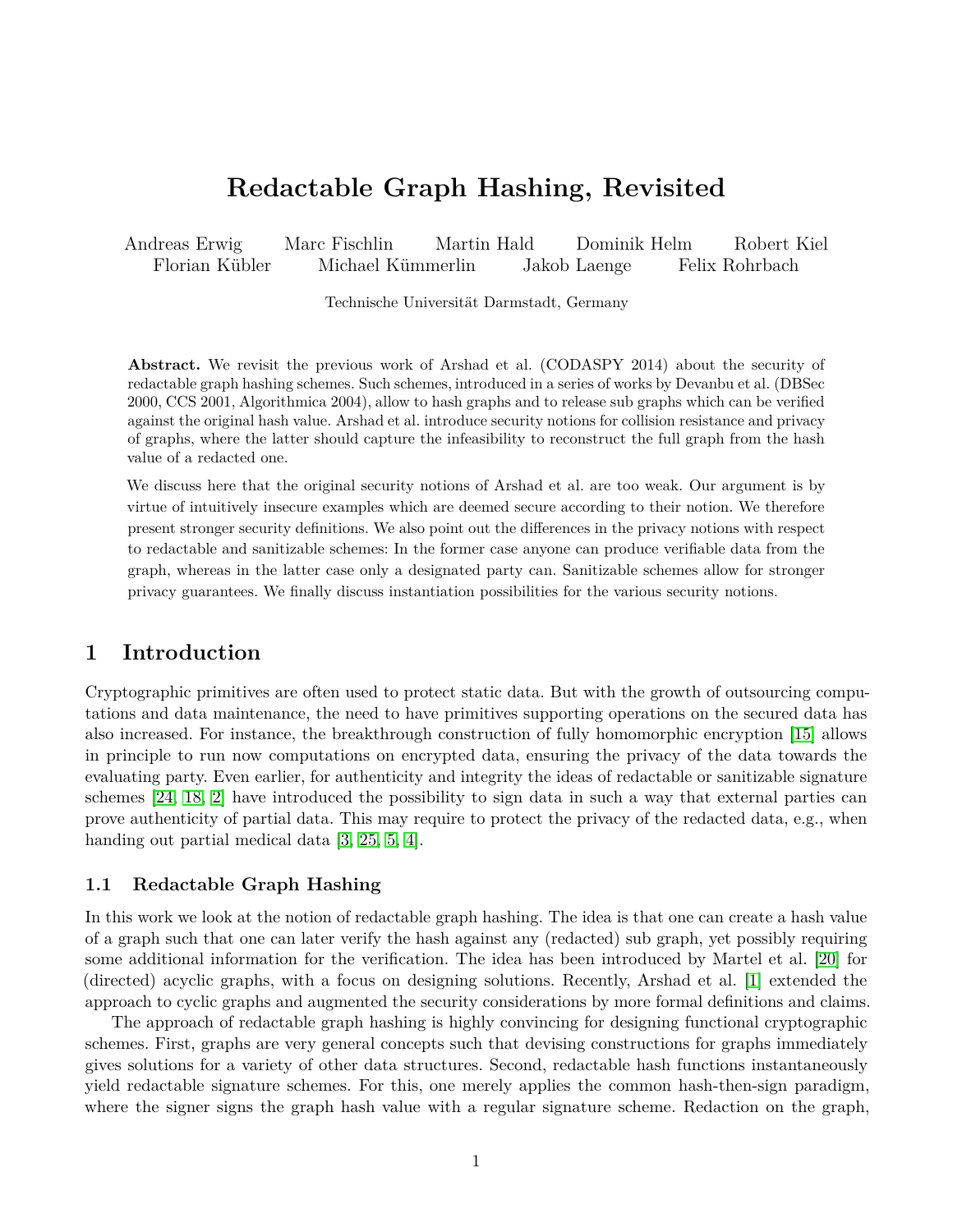<span id="page-1-0"></span>which supposedly leaves the hash value untouched, then does not require to change the signature part for updating the cryptographic data.

## **1.2 Defining Security**

Arshad et al. [\[1\]](#page-15-4) present security definitions for collision-resistance and privacy of redactable graph hashing, as well as constructions and performance results. The former security property should guarantee that one cannot efficiently find distinct graphs with identical hash values, and the latter one should prevent leakage of information about the redacted parts. While Arshad et al. clearly deserve credit for putting forward the formal requirements of such schemes, our starting point is to note that their formal security notions do not seem to appropriately capture the desired properties. For instance, we point out that their definition of collision resistance only captures adversaries which faithfully create hash values and redactions according to the scheme. In general, however, adversaries may choose such data maliciously, and we indeed present a scheme which is intuitively insecure, but provides collision resistance according to their definition.

We therefore present new definitions for the security properties, following similar approaches for redactable and sanitizable signatures [\[7,](#page-16-2) [8\]](#page-16-3). Our notion of collision resistance of graph hashing demands that the adversary cannot output a hash value and different graphs  $G, G'$  such that they both verify against the hash value. Of course, neither of the graphs can be a sub graph of the other one, since otherwise an adversary could simply redact  $G$  to  $G'$  to get different graphs for the same hash value. But the exact formalization is even a bit more tricky, since the adversary may derive both  $G$  and  $G'$  form a common super graph with the same hash value.

Another shortcoming in [\[1\]](#page-15-4) refers to the privacy notion. If one adopts the common idea of privacy from the domain of redactable signatures, then privacy should guarantee that one cannot deduce any information about the original graph from the redacted version. We demonstrate that the privacy definition in [\[1\]](#page-15-4) does not capture this property. That is, we present a scheme where redaction clearly leaks information about the original graph, but is deemed secure according to their notion. We therefore give a new definition of privacy in the spirit of redactable and sanitizable signatures.

## **1.3 Redactable Graph Hashes, or Sanitizable Graph Commitments?**

An important conceptual observation we make here is that graph hashing may come in two flavors. One flavor follows the idea of hashing more closely, and assumes that anyone can re-hash the graph in question and check the graph against a given hash value. This usually assumes that the randomness in the hashing step, if any at all, is made public. Redaction can then be performed by anyone. The other option is to view the hash of a graph rather as a commitment, involving some secret randomness. This means that only a designated party, usually called the sanitizer, can use the secret randomness to provide a verifiable proof for redacted graphs.

Both approaches, redactable graph hashing and sanitizable graph commitments, are valid strategies in order to give out partial and authenticated information about the full graph. In both cases the owner of the graph may publish (a signed version of) the hash value or commitment, and subsequently give out sub graphs, whose correctness with respect to the initial value can be verified with the help of additional data. In the sanitization case, however, this step can be only done by a designated party holding some auxiliary secret data. Indeed, Martel et al. [\[20\]](#page-17-2) implicitly consider this option when they speak of a publisher for the authenticated partial data, and made this even more explicit in a previous works [\[13,](#page-16-4) [12,](#page-16-5) [14\]](#page-16-6). We note that Arshad et al. [\[1\]](#page-15-4) purely consider graph hashing schemes.

The advantage of the commitment approach is that it facilitates the hiding of the redacted parts of the graph. In the graph hashing setting any reasonable notion of privacy, arguing that the adversary cannot deduce information about the original graph from seeing a redacted version, inevitably requires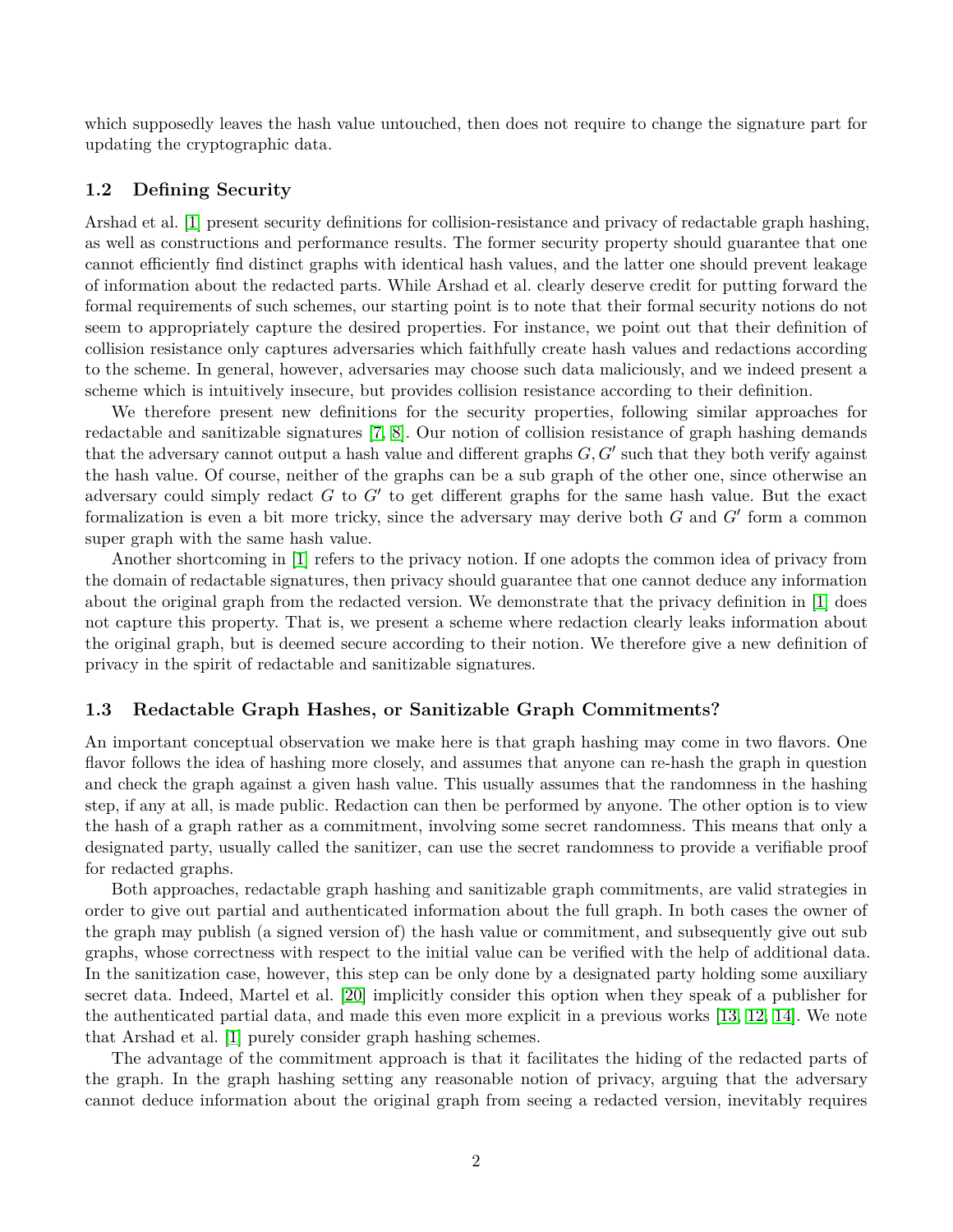<span id="page-2-0"></span>some non-trivial form of uncertainty (i.e., entropy) in the graph. The reason is that the adversary could otherwise determine the full graph by matching the given hash value against (publicly computable) hash values of potential super graphs.

The terminology in our paper will be general enough to capture both cases simultaneously. Only for privacy we need to make a slight distinction. For sake of simplicity we will subsume both notions under the term redactable graph hashing.

## **1.4 Constructions**

Finally, we show that our security properties can be met. Our construction follows the approach of Arshad et al. [\[1\]](#page-15-4) by decomposing the graph into nodes and edges, and hashing all these components individually with a cryptographic hash function. Yet, while the approach in [\[1\]](#page-15-4) requires a special treatment of edges violating the common tree structure, we do not make a fine-grained distinction.

Interestingly, our basic construction works for all of the aforementioned security properties by switching to a different component for the cryptographic hash function. If one is only interested in collision resistance, but not privacy, for the redactable hashing scheme, then a common collision-resistant cryptographic hash function for the individual hashes suffices. If one is interested in privacy for the hashing scheme, then we show that a strong form of perfectly one-way hash function [\[9,](#page-16-7) [10\]](#page-16-8) works. We also argue that this function can be built easily from a random oracle. Finally, if one is interested in privacy for a sanitizable graph commitment scheme, then one can use a non-interactive commitment scheme for processing the nodes and edges. The commitment in turn can be derived from a collision-resistant hash function. In all cases we prove the constructions to be secure according to our notions.

In all cases, however, the size of a hash becomes quite large. This also holds for the solution in [\[1\]](#page-15-4). We therefore also discuss how one can shrink the size by using Merkle hash trees [\[21\]](#page-17-3) with a collision-resistant hash function. This version preserves our corresponding security properties.

#### **1.5 Comparison to Related Concepts**

As mentioned before, our work is inspired by the work of Arshad et al. [\[1\]](#page-15-4) about security notions for redactable hashing of general graphs. This work itself is based on preliminary work in this area of Martel et al. [\[20\]](#page-17-2) and Devanbu et al. [\[13,](#page-16-4) [12,](#page-16-5) [14\]](#page-16-6). The idea of being able to redact (or to sanitize) structured data appears in many different contexts, e.g., [\[19,](#page-17-4) [6,](#page-15-5) [16,](#page-16-9) [22,](#page-17-5) [23\]](#page-17-6).

The idea of redactable graph hashing is clearly related to the notion of redactable signature schemes. Such signature schemes, however, often operate on strings and message blocks instead of graphs. Still they, too, often apply ideas like Merkle hash trees for constructions. Yet, they usually do not consider collision resistance (of graph hashing) as an abstract security goal itself and thus do not define this property. Also, when processing strings, there is no need to distinguish explicitly between privacy of the structure and privacy of the content.

The idea of sanitizable graph commitments is related to the notion of sanitizable signatures. The same discussion about the difference between redactable graph hashes and redactable signature schemes applies here: Collision resistance and privacy of the more complex structure are usually not considered for sanitizable signatures. For sanitizable graph commitments we do not consider additional security properties sometimes discussed for sanitizable sigantures. This refers to properties such as unlinkability, an even stronger form of privacy guaranteeing that one cannot link redactions of the same graph, or accountability, saying that one can provide a proof who sanitized the graph.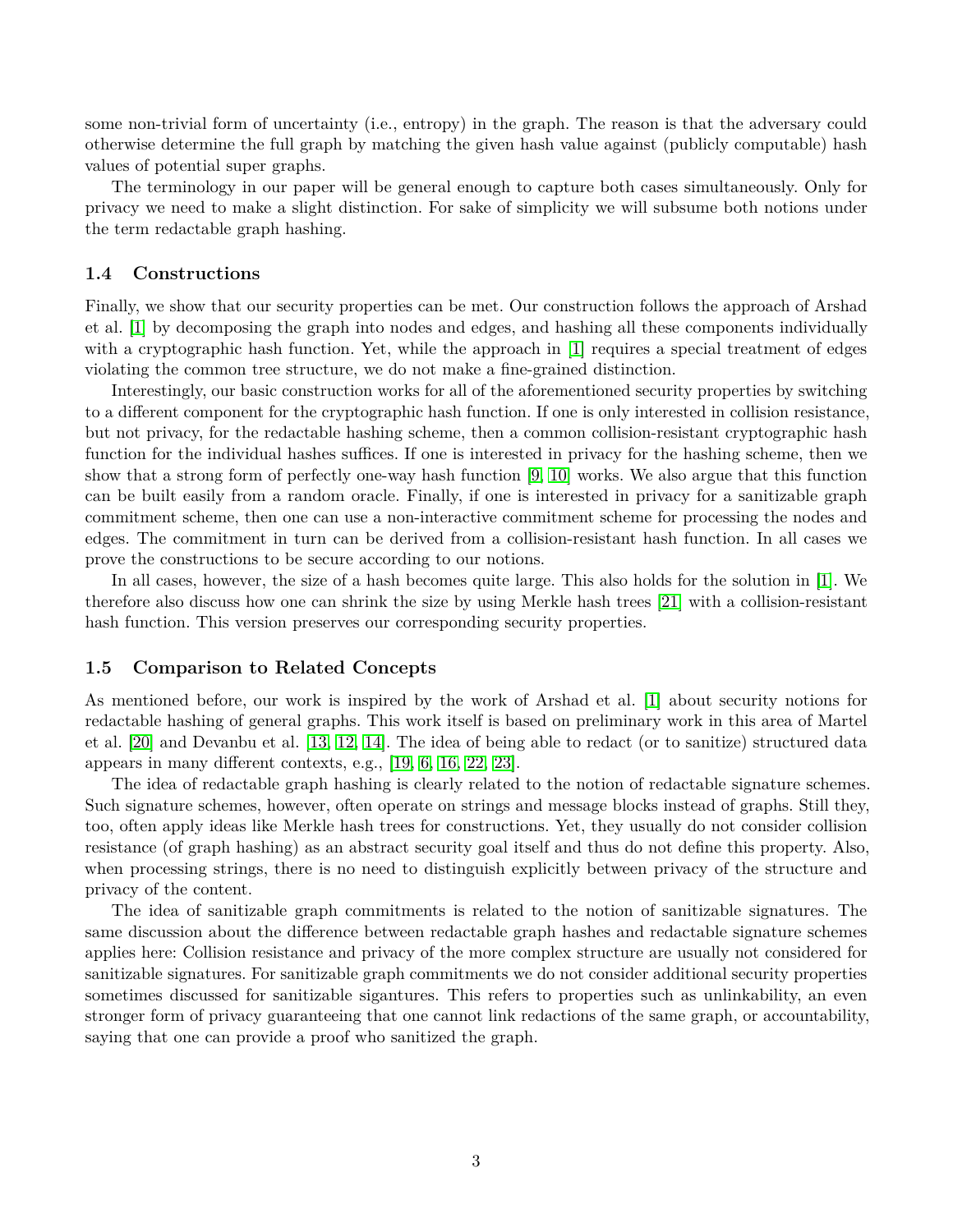## <span id="page-3-0"></span>**2 Preliminaries**

**Graphs.** A directed labeled graph  $G = (V, E, \text{CONTENT})$  is a set of nodes (or vertices) V and a set of edges  $E \subseteq V \times V$ , where each edge has a source and a destination node. The content (or labeling) function CONTENT :  $V \cup E \to C$  maps the nodes and edges to some string in the content space  $C \subseteq \{0,1\}^*$ . In the following we sometimes write  $e(u, v)$  to denote the edge  $e$  with source node  $u$  and destination node *v*. We usually denote the number of nodes by  $|V| = n$  and the number of edges by  $|E| = m$ . A sub graph  $G_{sub} = (V_{sub}, E_{sub}, \text{CONTENT}_{sub})$  of *G*, written  $G_{sub} \subseteq G$ , is itself a graph and satisfies  $V_{sub} \subseteq V$  and  $E_{\text{sub}} \subseteq E \cap V_{\text{sub}} \times V_{\text{sub}}$ , as well as CONTENT<sub>sub</sub> $(x) = \text{CONTENT}(x)$  for all  $x \in V_{\text{sub}} \cup E_{\text{sub}}$ .

For hashing the graph it is convenient to associate an absolute order on the nodes and edges. That is, we assume that there exists an implicit injective mapping  $ORDER : V \cup E \rightarrow \{1, 2, \ldots, m+n\}$ . For example, for some order on the nodes  $v_1, \ldots, v_n$  and the edges  $e_1, \ldots, e_m$ , e.g., according to their position in the digital representation, the function could be defined by  $ORDER(v_i) = i$  and  $ORDER(e_i) = n + i$ . This ordering also allows us to identify each node and edge with a number between 1 and  $m + n$ . In addition, for privacy reasons we also use a random order in the sense that we introduce a random permutation  $\pi : \{1, 2, \ldots, m+n\} \to \{1, 2, \ldots, m+n\}.$  Composing this with the ordering ORDER this gives a bijection ORDER<sub>*π*</sub> = *π*  $\circ$  ORDER from *V*  $\cup$  *E* to {1, 2, . . . , *m* + *n*}.

**Redactable Graph Hashing.** Recall that we treat both redactable graph hashes as well as sanitizable graph commitments integratively, and only speak of redactable graph hashes. The difference between the two cases shows in the approach below when already the hashing algorithm outputs some secret information *vo*, called verification object in [\[20,](#page-17-2) [1\]](#page-15-4), necessary to create verification data  $v_{\text{sub}}$  for a sub graph  $G_{\text{sub}}$ .

The key generation and hashing algorithms HKGen and Hash follow the common approach for defining hash functions. In addition, we introduce a redaction algorithm **HRedact**. Since we consider randomized outputs for both hash values and commitments, we cannot necessarily recompute the hash value of some input and compare it to a given value. We therefore more abstractly introduce a verification algorithm HVf which checks the validity of a hash value. To define a reasonable notion of collision-resistance later, we need to distinguish the cases that the verification algorithm HVf checks for a full hash value or for a redacted value, and hence pass the operation mode vfmode  $\in \{\text{hashed}, \text{reduced}\}\$ as additional input to HVf.

**Def inition 2.1 (Redactable Graph Hashing)** *A redactable graph hashing scheme* H = (HKGen*,* Hash*,* HRedact*,*HVf) *consists of four probabilistic polynomial-time algorithms:*

- **Key Generation:** The key generation algorithm, on input the security parameter  $1^n$ , outputs a public  $hash key, hk \leftarrow s$  **HKGen** $(1^n)$ *.*
- **Hashing:** *On input the hash key hk and a graph G, the (probabilistic) hashing algorithm returns a hash value, together with a (potentially empty) verification object,*  $(qh, vo) \leftarrow$  Hash $(hk, G)$ *.*
- **Redaction:** On input the hash key hk, a hash value gh, a graph  $G$ , a sub graph  $G_{sub} \subseteq G$ , and possibly empty *data vo, the (probabilistic) redaction algorithm returns a proof,*  $vo_{sub} \leftarrow$  *HRedact(<i>hk, gh, G, G<sub>sub</sub>*, *vo*).
- **Verification:** *On input the hash key hk, a hash value gh, a graph G, a (potentially empty) proof vo, and a mode identifier* vfmode ∈ {hashed*,*redacted}*, the verification algorithm returns a decision bit,*  $d \leftarrow s$  HVf( $hk$ ,  $gh$ ,  $G$ ,  $vo$ , vfmode).

*We assume the usual correctness property that genuine hash values of graphs are accepted, i.e., for any*  $s$ *ecurity parameter n*, any  $hk \leftarrow$   $HKGen(1^n)$ , any graph *G*, and any hash value  $(gh, vo) \leftarrow$   $Hash(hk, G)$ , we *have* HVf(*hk, gh, G, vo,* hashed) = 1 *with probability* 1*. Furthermore, the same holds recursively for properly redacted values, i.e., for any*  $n$ *, any*  $hk \leftarrow s$  HKGen(1<sup>n</sup>)*, any triple* ( $gh, G, vo$ ) *with* HVf( $hk, gh, G, vo$ *, vfmode*) =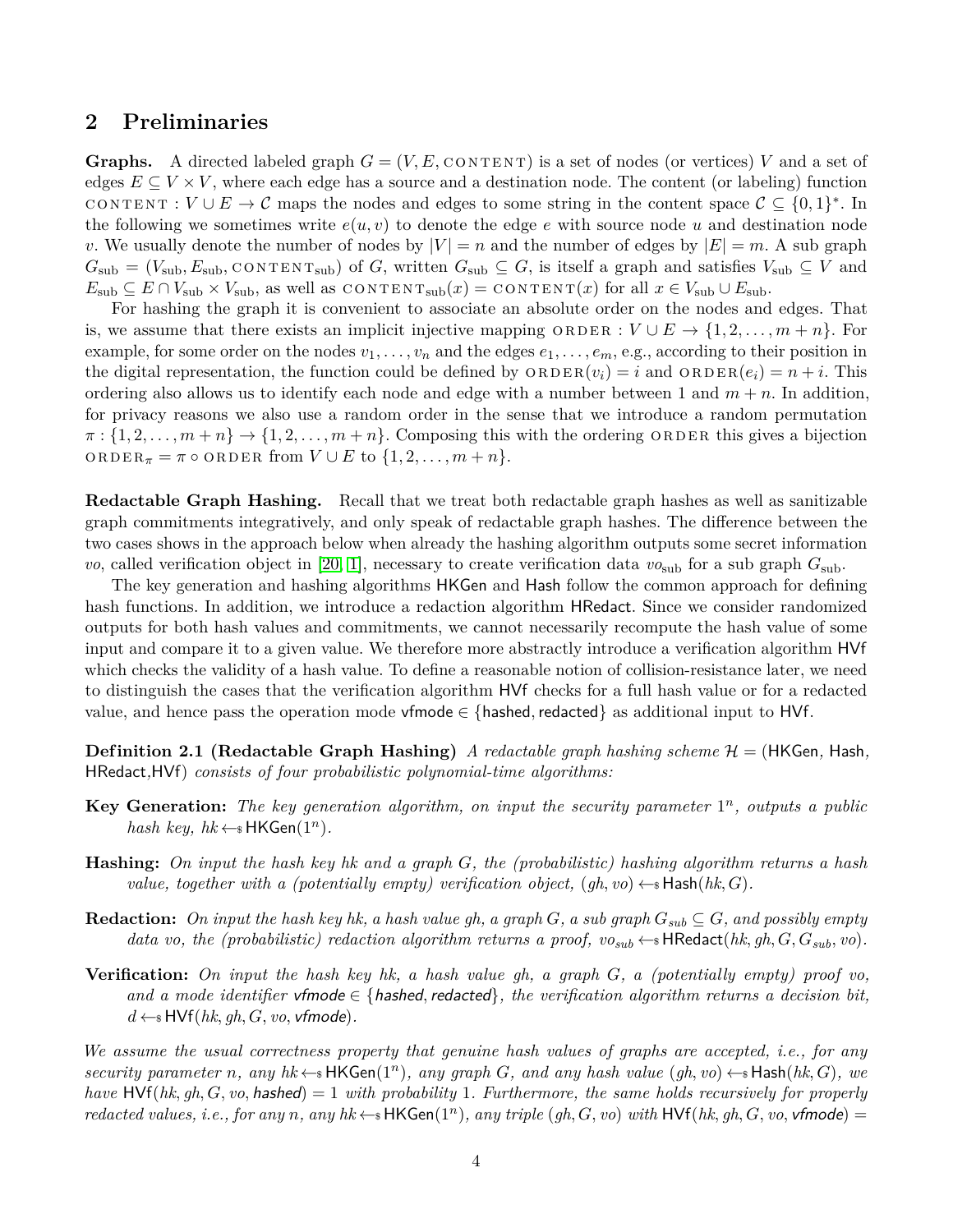<span id="page-4-1"></span><span id="page-4-0"></span> $\mathbf{Exp}_{\mathcal{H},\mathcal{A}}^{\text{CR}}(1^n)$ 

- 1 :  $hk \leftarrow$ \$ HKGen(1<sup>n</sup>)
- 2 :  $(gh, G, G', vo, vo') \leftarrow \{A(hk)}$
- 3 : **return** 1 **if**
- 4 :  $G' \nsubseteq G$  and  $HVf(hk, gh, G, vo, \text{hashed}) = 1$
- 5 : **and**  $HVf(hk, gh, G', vo', vfmode') = 1$  for some vfmode'  $\in$  {hashed, redacted}

Figure 1: Collision-Resistance Experiment for Graph Hashing

1 *for some* vfmode  $\in$  {hashed, redacted}, *for any*  $G_{sub} \subseteq G$  *and any*  $vo_{sub} \leftarrow$  \*HRedact(*hk*, *hval*,  $G$ ,  $G_{sub}$ ,  $vo$ ), *we also have*  $HVf(hk, gh, G<sub>sub</sub>, v<sub>sub</sub>, redacted) = 1 with probability 1.$ 

# **3 Security Properties**

In this section we define our notions of collision resistance and of privacy. The latter comes in two flavors, depending on whether one considers graph hashing or graph commitments. We also scrutinize the shortcomings of the definitions in [\[1\]](#page-15-4) at the end of this section.

## **3.1 Collision Resistance**

The underlying idea behind defining collision resistance is that the adversary should neither be able to find different graphs which verify under the same hash value, nor to make the verifier accept a graph which is not a sub graph of the graph belonging to the hash value. The latter already includes the case of different graphs, such that there is no need to distinguish the two events below.

The redaction property introduces some additional complications with the above approach. Assume that the adversary creates the hash value *gh* for some graph *G*, and then redacts this graph with the hash value twice, for two distinct sub graphs  $G_{sub}$ ,  $G'_{sub}$ . By construction both graphs would result in the same hash value *gh*, only the verification objects would differ, but they are a means to an end, similar to the randomizer for computing the hash value.

One option to prevent "trivial" redaction attacks would be to declare the adversary to lose if there exists a common super graph to the colliding graphs. But there may always exist such a graph for the hash function with shrinking output, such that we rather ask the adversary to specify the super graph. That is, we let the adversary win if one of the graphs verifies as a full hash, and the other graph may either verify as a full hash or a redacted one. In any case, the second graph must not be a sub graph of the former one.

To given an argument for the appropriateness of our notion of collision resistance consider once more the setting where a party outputs the (signed) hash as a commitment to the full graph *G*. Then the party should not be able to later present a graph for the hash value which is not a sub graph of *G*. This is indeed captured by our notion of collision resistance.

We give our definition in terms of asymptotic security; a concrete statement is easy to deduce.

**Definition 3.1 (Collision-Resistance)** *A redactable graph hashing scheme*  $H$  *is collision-resistant if for any probabilistic polynomial-time algorithm* A *the probability*

$$
\hbox{Prob}\Big[\textit{\textbf{Exp}}_{\mathcal{H},\mathcal{A}}^{CR}(1^n)\Big]\approx 0
$$

 $f$ or the experiment  $\pmb{Exp}_{\mathcal{H},\mathcal{A}}^{CR}(1^n)$  in Figure [1](#page-4-0) is negligible.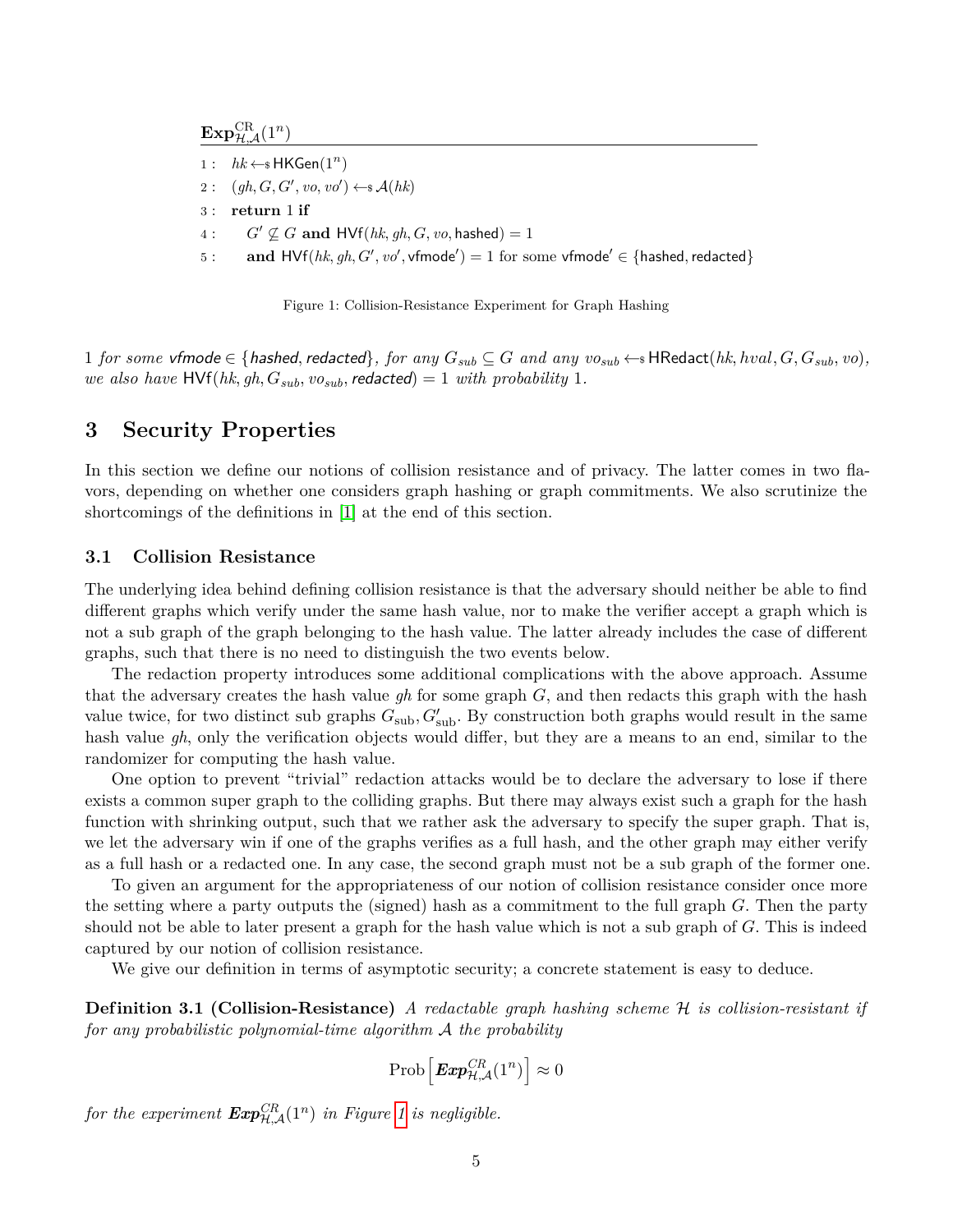## <span id="page-5-1"></span>**3.2 Privacy**

Privacy can be divided according to the two views on graph redaction schemes, one time if viewed as a hash value, and the other time if seen as a commitment. The difference between the privacy is roughly as follows: Suppose that you see a redacted graph and its hash value *gh*. In the hashing setting, if you have high confidence that the graph originates from a super graph then you can check the super graph against the public hash value *gh* to achieve certainty. In the commitment case, however, you would not be able to decide between two possible super graphs, since you cannot recompute the commitment without knowledge of the secret randomness. We hence need to distinguish between privacy notions for the two settings.

**Content-Privacy for Hash Values.** For the hash scenario we follow the approach of Canetti et al. [\[9,](#page-16-7) [10\]](#page-16-8) of so-called perfectly one-way hash functions. Arshad et al. [\[1\]](#page-15-4) have also based their definitions on this idea. Such hash functions assume that the input value *x* carries enough entropy such that searching for the right pre-image to the (randomized) hash value  $(r, h(y; r))$  is infeasible. The hiding property of such hash functions demands that *t* hash values of the same input *y* (with fresh randomness  $r_1, \ldots, r_t$ ) are indistinguishable from *t* hash values of completely independent inputs  $(y_i, r_i)$ . Canetti et al. [\[10\]](#page-16-8) show that for  $t = 2$  this already implies "semantic" privacy in the sense that, from a hash value, one cannot non-trivially compute anything about the pre-image.

We call our notion for redactable graph hashing here *content privacy*, because it relies on the individual entropy in the CONTENT value of nodes and edges and does not aim to hide the structure of the graph. Intuitively, the following notion of non-trivial entropy says that one cannot predict efficiently the content of a redacted element, even if one sees all the content of the rest of the graph.<sup>[1](#page-5-0)</sup> Formally, we say that a graph *G* has non-trivial entropy with respect to a sub-graph  $G_{sub}$  if for each element  $x \in (V \cup E) \setminus (V_{sub} \cup E_{sub})$ the conditional min-entropy

$$
H_{\infty}(\text{CONTENT}(x)|\text{CONTENT}((V \cup E) \setminus \{x\}) = \omega(\log n)
$$

is super-logarithmic in the security parameter *n*. Here the probability is over the choice of (the randomness for) CONTENT, and CONTENT $((V \cup E) \setminus \{x\})$  is the sequence  $(y, \text{CONTENT}(y))$  for all elements *y* in  $(V \cup E) \setminus \{x\}.$ 

To define privacy we assume that the adversary picks a (sub) graph  $G_{sub}$  and an efficiently samplable distribution G which generates super graphs of  $G_{sub}$  such that the generated graph  $G \leftarrow \mathcal{G}(1^n)$  always satisfies  $G_{sub} \subseteq G$ , *G* has a non-trivial entropy with respect to  $G_{sub}$ , and all graphs *G* have the same super sets *V* and *E*. We call such distributions G well-formed with respect to  $G_{sub}$ . Then, the adversary either gets to see *t* hashes of the same random graph *G*, or we generate *t* independent graphs  $G_i \leftarrow \mathcal{G}(1^n)$  and return hashes of these graphs. In the definition below we assume that *t* is a fixed polynomial in the security parameter. The adversary's goal is to decide which kind of hashes the challenger has created.

**Def inition 3.2 (Content-Privacy)** *A redactable graph hashing scheme* H *is t-content private if for any probabilistic polynomial-time algorithm* A *the probability*

$$
\hbox{Prob}\Big[\textit{Exp}^{\textit{ContPriv}}_{\mathcal{H},\mathcal{A},t}(1^n)\Big]\approx\frac{1}{2}
$$

for the experiment  $\pmb{Exp}^{ContPriv}_{\mathcal{H},\mathcal{A},t}(1^n)$  in Figure [2](#page-6-0) is negligibly close to  $\frac{1}{2}$ .

Note that, by construction, the well formedness of the distribution  $\mathcal G$  ensures that all potential super graphs have the same sets  $V$  and  $E$ , such that our privacy experiment does not aim to hide the structure of the original graph.

<span id="page-5-0"></span><sup>&</sup>lt;sup>1</sup>One could merely ask for non-trivial entropy in all redacted elements together, but leaving the choice about the sub graph to the adversary, and in particular over all sub graphs with one element missing, implies the above notion of individual entropy.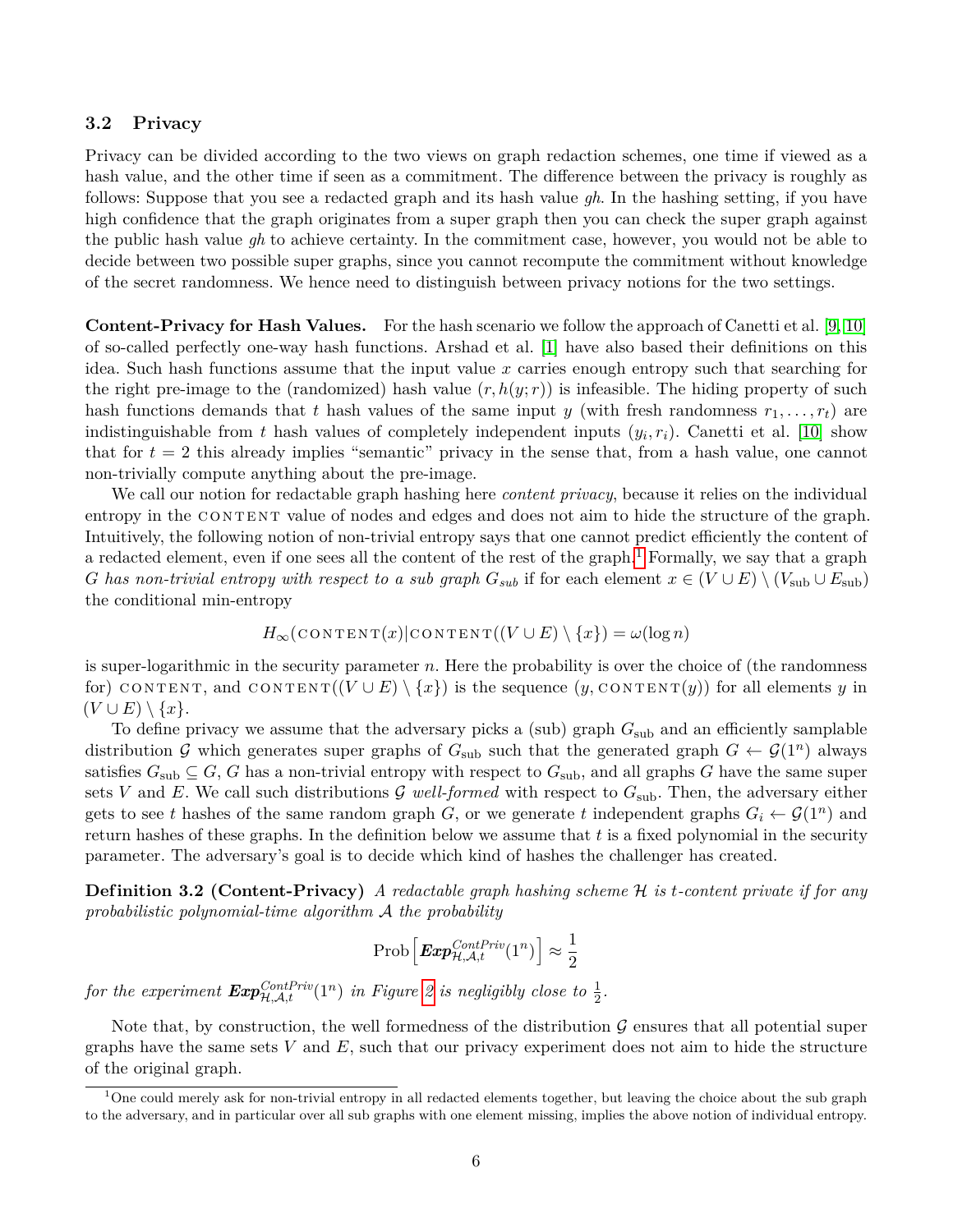# <span id="page-6-1"></span><span id="page-6-0"></span> $\mathbf{Exp}_{\mathcal{H},\mathcal{A},t}^{\text{ContPriv}}(1^n)$

1 :  $hk \leftarrow$ \$ HKGen(1<sup>n</sup>) 2 :  $(\texttt{st}, G_{\text{sub}}, \mathcal{G}) \leftarrow \mathcal{A}(hk)$  // distribution  $\mathcal{G}$  must be well-formed  $3: b \leftarrow \{0,1\}$ 4 : **if**  $b = 0$  **then** 5 :  $G \leftarrow \mathcal{G}(1^n)$ 6 : **for**  $i = 1..t$  **do**  $(gh_i, vo_i) \leftarrow$  Hash $(hk, G)$  **endfor** 7 : **else** 8 : **for**  $i = 1..t$  **do** 9 :  $G_i \leftarrow \mathcal{G}(1^n)$ 10 :  $(gh_i, vo_i) \leftarrow \textsf{Hash}(hk, G_i)$ 11 : **endfor** 12 : **fi** 13 :  $a \leftarrow \mathcal{A}(\texttt{st}, gh_1, vo_i, \dots, gh_t, vo_t)$ 14 : **return** 1 **if**  $a = b$ 

Figure 2: Content-Privacy Experiment for Graph Hashing. A distribution  $\mathcal G$  is well-formed with respect to  $G_{sub}$  if it generates only super graphs of *G*sub which have the same super sets *V* and *E*, and which have non-trivial entropy with respect to *G*sub.

Also observe that we assume that edges are labeled, too, and that the content of a redacted edge has non-trivial entropy (even if one is given the contents of the start and end node). This is necessary for a general definition, since the redacted part could only remove some edges. In this case if there was no uncertainty in the edge, e.g., if its content is defined by the content of the two nodes, then the adversary could again check whether the edge has been there or not.

**Graph-Privacy for Commitments.** Next we look at the privacy of graph commitments. Here we drop the requirement on the entropy of the graph, and instead assume that the adversary chooses  $G_{sub}, G_0, G_1$ at will, with the only stipulation that  $G_{sub} \subseteq G_0, G_1$  and that  $G_0, G_1$  have the same number of nodes and edges. The adversary then gets to see the commitment to either of the graphs, but not the verification objects *vo*. The adversary also receives the decommitment *vo*sub to the subgraph. Graph privacy demands now that the adversary cannot identify the original graph better than with the guessing probability. It suffices here to consider a single challenge commitment since, contrary to content privacy for graph hashes, the privacy for multiple commitments here follows from the single case via a hybrid argument.

**Definition 3.3 (Graph-Privacy)** *A redactable graph hashing scheme* H *is graph-private if for any probabilistic polynomial-time algorithm* A *the probability*

$$
\text{Prob}\Big[\textbf{Exp}_{\mathcal{H},\mathcal{A}}^{GraphPriv}(1^n)\Big] \approx \frac{1}{2}
$$

 $f$ or the experiment  $Exp_{\mathcal{H},\mathcal{A}}^{GraphPriv}(1^n)$  in Figure [3](#page-7-0) is negligibly close to  $\frac{1}{2}$ .

## **3.3 Evaluation of the Definitions of Arshad et al. [\[1\]](#page-15-4)**

In this section we evaluate the security definitions of Arshad et al. [\[1\]](#page-15-4), after some obvious corrections for typos and stated within our terminology.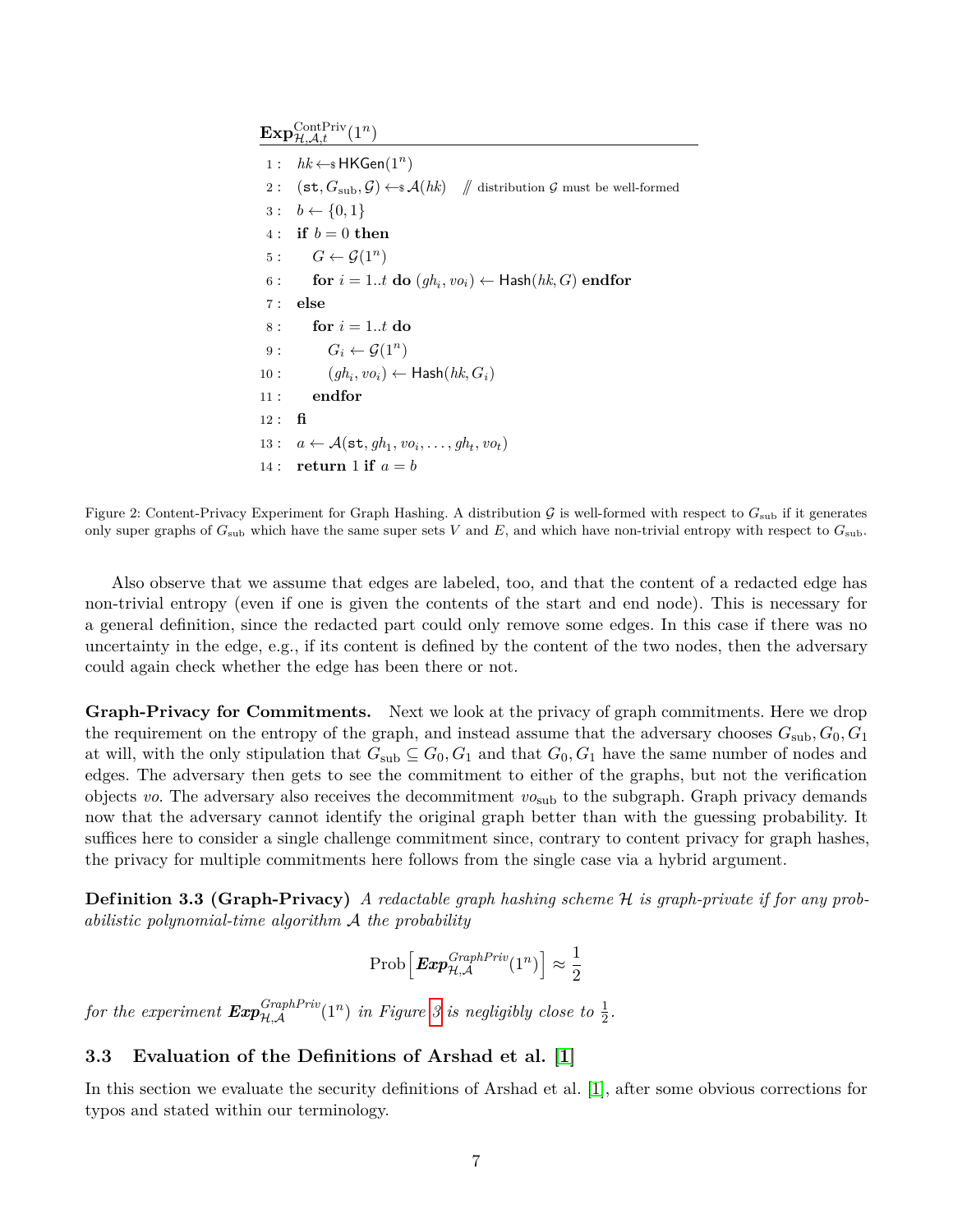<span id="page-7-3"></span><span id="page-7-0"></span> $\mathbf{Exp}_{\mathcal{H},\mathcal{A}}^{\mathrm{GraphPriv}}(1^n)$ 

- 1 :  $hk \leftarrow$ \$ HKGen(1<sup>n</sup>)
- 2:  $(\texttt{st}, G_{\text{sub}}, G_0, G_1) \leftarrow \mathcal{A}(hk)$  //  $G_{\text{sub}} \subseteq G_0, G_1$
- $3: b \leftarrow \{0, 1\}$
- $4: (gh, vo) \leftarrow$  Hash $(hk, G_b)$
- $5: v o_{sub} \leftarrow s \text{ HRedact}(hk, gh, G_b, G_{sub}, vo)$
- $6: a \leftarrow \mathcal{A}(\texttt{st}, gh, vo_{sub})$
- 7 : **return** 1 **if**  $a = b$

Figure 3: Graph-Privacy Experiment for Graph Commitments. The graphs *G*0*, G*<sup>1</sup> must have the same number of nodes and edges.

**Collision Resistance.** For the randomized hashing the definition in [\[1\]](#page-15-4) includes a sampling algorithm R which outputs a random string rnd for the hash evaluation. We denote the hashing step for graph *G* and fixed randomness as  $\mathcal{H}_{hk}^{\text{rnd}}(hk, G)$ . The adversary gets to see this randomness before deciding upon the graphs. The adversary wins if it outputs distinct graphs  $G, G'$  with sub graphs  $G_{sub}, G'_{sub}$ , such that either the faithfully computed hash values  $gh, gh'$  of  $G$  and  $G'$  coincide, or if a genuine redaction yields a valid response for the other hash value, i.e.,  $G_{\text{sub}}$  and  $vo_{\text{sub}}$  match  $gh'$ , or if  $G'_{\text{sub}}$  and  $vo'_{\text{sub}}$  match  $gh$ <sup>[2](#page-7-1)</sup>

The main drawback of the definition in [\[1\]](#page-15-4) is that it only covers honestly generated values for  $gh$ *, vo*,  $v_{\text{sub}}$ etc. Start with a scheme which is collision-resistant according to their definition. Modify the redaction algorithm such that verification objects *vo*sub, generated by HRedact, always carry a bit '0' in front. The modified verifier (in mode redacted) will always accept a given hash if the first bit in the input *vo*sub is '1', and else runs the original verification procedure. This modified scheme would still be a correct redactable graph hash scheme. But an adversary could easily output *vo*sub with a leading '1' to make the verifier accept any redacted graph and hash value, making it easy to find collisions. The security model in [\[1\]](#page-15-4), however, would exclude such an attack by definition, because genuine values always start with '0'. The scheme would indeed preserve collision resistance in the sense of the definition, showing that the notion is not strong enough to capture admissible attacks.

We stress that in our collision-resistance experiment the adversary may choose arbitrary hash values and verification objects, such that the above successful adversary would correctly confirm that the scheme is indeed not collision-resistant according to our notion.

**Privacy.** Arshad et al. [\[1\]](#page-15-4) describe two privacy experiments in their work. The first one is similar to our content-privacy experiment and says that the adversary cannot determine if it is given two hash values of either the same graph or different graphs. Yet, their experiment only considers full hash values and does not look at the privacy of redacted graphs. More precisely, the adversary is given two hashes, either of the same random graph  $G$ , of the second hash value is computer over a different random graph  $G'$ , the choice depending on a secret bit *b*. The adversary should output a guess for *b*. [3](#page-7-2)

The second privacy experiment in [\[1\]](#page-15-4) considers a random graph *G* with two random sub graphs  $G_{\text{sub},0}, G_{\text{sub},1}$ . One first computes the hash of *G* and then two redacted hash values of either  $G_{\text{sub},0}$ , or one

<span id="page-7-1"></span> $^{2}$ In our version here we corrected a flaw in the experiment in [\[1\]](#page-15-4) where one mistakenly compares a hash value against the output of the verification algorithm.

<span id="page-7-2"></span><sup>&</sup>lt;sup>3</sup>Interestingly, in the experiment the bit *b* is actually not used in the data communicated to the adversary, such that no adversary can do better than guessing and hence any scheme would satisfy this notion of privacy. From the description it seems reasonable to assume that our interpretation here actually complies with the intention of the authors. We also ignore the fact that the exact requirements on the distribution on the graphs are not specified.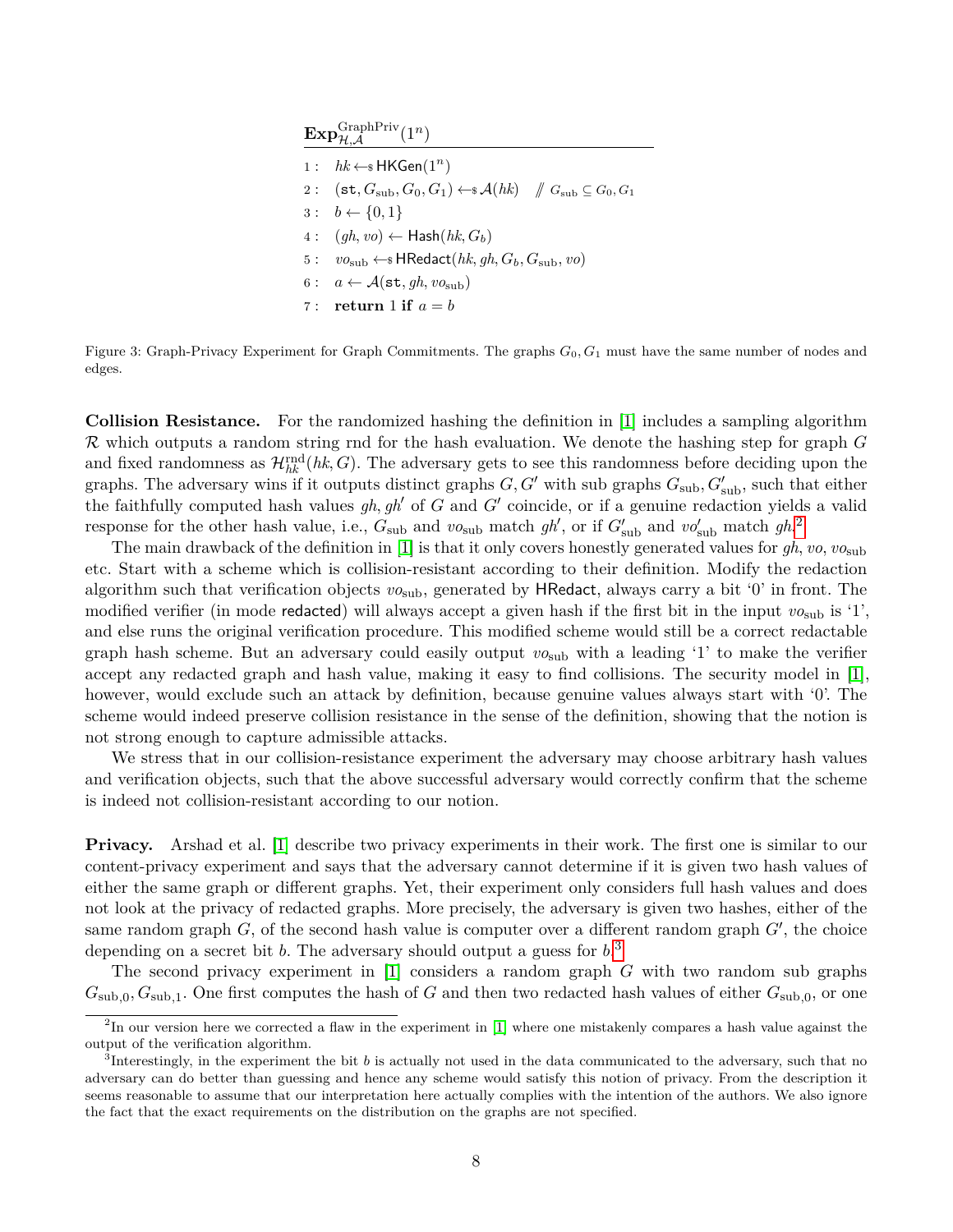<span id="page-8-2"></span>of *G*sub*,*<sup>0</sup> and one of *G*sub*,*<sup>1</sup> , the choice again made according to a secret bit *b*. It should be now be hard to decide which case has occurred.<sup>[4](#page-8-0)</sup>

Let us first argue that the two definitions of privacy do not seem to guarantee the usual notion of privacy of the redacted parts of the original graph. Assume that we have a redactable graph hashing scheme. Modify the redaction algorithm **HRedact** now such that, on input  $G, G<sub>sub</sub>$  (and potentially the hash value *gh* of *G*), it creates the verification object *vo* as before, but now also appends some information about original graph *G* in clear to *vo*, e.g., for sake of concreteness suppose it appends the edges and the contents of redacted nodes.

As for privacy note that, if one sees the redacted graph with the augmented verification object, then this clearly leaks information about the original graph. At the same time, if the underlying scheme satisfies the two privacy experiments before, then so does the modified scheme for some "natural" graph distributions. The reason is that the first security experiment only considers full hash values —which remain unchanged and the sub graphs in the second experiment both start from the same original graph, such that they contain the same data in the verification object.

Consider for example distributions generating complete graphs where the content of each node is determined by an independent random string from  $\{0,1\}^n$ , and where the sub graphs remove a distinct node (say, the first one in some fixed order) and all edges from or to this node. Then we can formally prove privacy of redacted graphs for such distributions for our modified scheme via reduction to the privacy of the original scheme. The reduction can easily simulate the information about the redacted node by picking a random content and adding it and the edges to the verification object *vo*sub, such that privacy according to the definitions would be preserved. Since, on the other hand, actual data is leaked, the example shows that the two privacy requirements are too weak.

Let us again emphasize that content privacy according to our definition is easy to violate by picking the well-formed distribution which augments the sub graph to a complete super graph with random content. Then putting the redacted information into the verification object, as in the scheme above, allows to distinguish different graph with overwhelming probability.

## **4 Constructions**

In this section we describe our construction of a redactable graph hashing scheme.

## <span id="page-8-1"></span>**4.1 Basic Construction**

The basic construction is similar to the idea [\[1\]](#page-15-4) and first hashes all nodes and edges individually. Then one can use advanced structures like iterated hash function evaluations or Merkle hash trees to combine these hash values into a shorter representation. We outline the second step in Section [4.6](#page-13-0) but focus on the basic hashing step for now.

The hashing is based on a cryptographic hash function (for redactable graph hashing) or on a commitment (for sanitizable graph commitments). To capture all possibilities simultaneously, randomized hash functions, random oracle based solutions, and commitments, we abstractly speak of a cryptographic hash function CHash = (CHKGen*,* CHash*,* CHVf). This function consists of a key generation algorithm  $chk$  ← CHKGen(1<sup>n</sup>), the (probabilistic) hash function  $(ch, cvo)$  ← CHash<sup>RO</sup>( $chk, y$ ), having possibly access to a random oracle  $\text{RO}: \{0,1\}^* \to \{0,1\}^n$  and possibly generating some additional verification object, as

<span id="page-8-0"></span><sup>&</sup>lt;sup>4</sup>The same discussion as in the first experiment about the misplaced secret bit *b* and the under-specified graph distributions applies here as well. We also note that Arshad et al. [\[1\]](#page-15-4) define privacy to hold if the probability that the adversary wins the first *or* the second experiment is negligibly close to  $\frac{1}{2}$ . However, note that an adversary outputting a coin toss would win in at least one of the experiments with probability  $\frac{3}{4}$ , such that no scheme could achieve the notion in [\[1\]](#page-15-4). The obvious correction, which we also assume from now on, is that for both experiments the individual probability is negligibly close to  $\frac{1}{2}$ .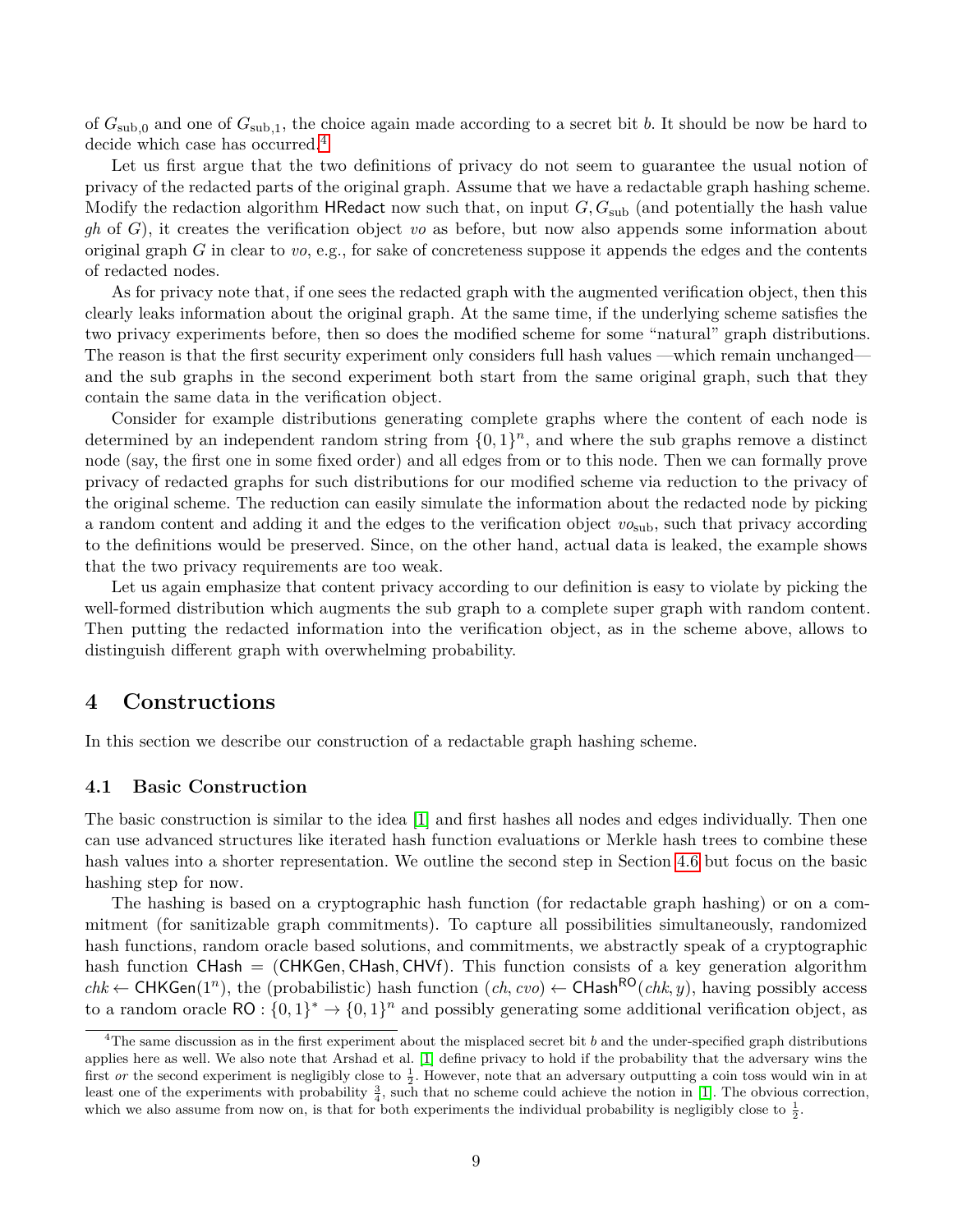well as the verification algorithm  $d \leftarrow \text{CHVf}^{\text{RO}}(ck, ch, cvo, y)$ . Note that this also captures commitment schemes where *cvo* corresponds to the (initially secret) decommitment. We discuss the required security properties when presenting the concrete instantiations for the different cases.

Our construction of the redactable graph hashing scheme  $H = (HKGen, Hash, HRedact, HVf)$  is as follows.

- **Key Generation**  $HKGen(1^n)$ : The key of our graph hashing scheme is given by the key of the cryptographic hash function  $hk = chk \leftarrow \text{CHKGen}(1^n)$ .
- **Hashing** Hash<sup>RO</sup>(*hk*, *G*): To hash a graph  $G = (V, E, \text{CONTENT})$  we first pick a random permutation  $\pi$ over  $\{1, 2, \ldots, m+n\}$  for the ordered entries in *V* and *E*. Then we go through the nodes and edges. For each node  $v \in V$  we compute with the cryptographic hash function the value

 $(ch_v, cvo_v) \leftarrow \text{CHash}^{\text{RO}}(chk, 0||v|| \text{CONTENT}(v)).$ 

For each edge  $e \in E$  we compute the hash value

 $(ch_e, cvo_e) \leftarrow \text{CHash}^{\text{RO}}(chk, 1||e|| \text{CONTENT}(e)).$ 

In both case we assume that the node or edge identifier is represented with some fixed-length encoding (in the sum of numbers *n* of nodes and *m* of edges).

The overall hash value  $gh$  of the graph is given by the individual hash values  $ch_x$  of all elements  $x \in V \cup E$  according to the random order  $\text{ORDER}_{\pi}$ . Note that this in particular means that the hash value reveals the number of elements  $|V| + |E|$  of the graph. The verification object *vo* consists of (a description of) the random permutation  $\pi$  and all individual verification objects *cvo* in the same order  $ORDER_{\pi}$ . For sake of concreteness we assume that the description of  $\pi$  is given by the sequence  $(\pi(1), \ldots, \pi(m+n))$ . Then we have

$$
gh \leftarrow (ch_{\text{ORDER}_{\pi}^{-1}(1)}, \dots, ch_{\text{ORDER}_{\pi}^{-1}(n+m)})
$$
  

$$
vo \leftarrow (\pi, cvo_{\text{ORDER}_{\pi}^{-1}(1)}, \dots, cvo_{\text{ORDER}_{\pi}^{-1}(n+m)}).
$$

**Redaction** HRedact<sup>RO</sup>(*hk, gh, G, G*<sub>sub</sub>*, vo*): To redact a hash value *gh,* consisting of a sequence of hash values  $ch$ , first check that  $G_{sub}$  really is a sub graph of  $G$  and that the hash values  $ch$  for all nodes and edges in the sub graph are correct. If so, then replace all verification objects *cvo* in *vo* of nodes and edges which do *not* appear in  $G_{sub}$  by a special symbol  $\perp$ . The position can be easily determined with the help of the random order  $ORDER_{\pi}$ . Then, also redact the description of the permutation  $\pi$ by creating  $\pi_{sub}: V_{sub} \cup E_{sub} \to \{1, 2, ..., m+n\}$  which coincides with the values of  $\pi$  for all elements *x* in the sub graph:

 $\pi(\text{ORDER}(x)) = \pi_{\text{sub}}(\text{ORDER}_{\text{sub}}(x))$ 

for the implicit order  $ORDER_{sub}$  for the sub graph. In particular, the description of  $\pi_{sub}$  consists of a sequence of  $|V_{\text{sub}}| + |E_{\text{sub}}|$  distinct numbers from  $\{1, 2, \ldots, m+n\}$ . Let  $vo_{\text{sub}}$  be the redacted object.

**Verification** HVf<sup>RO</sup>(*hk, gh, G, vo,* vfmode): The algorithm first checks that *G* has at most the same number of nodes and edges as there are entries *ch* in  $gh = (ch_1, \ldots, ch_{m+n})$ . If so, then recover the order ORDER<sub>*π*</sub> from the verification object  $vo = (\pi, cvo_1, \cdots cvo_{m+n})$ . For each node *v* in *G* check for the  $ORDER_{\pi}(v)$ -th entries  $ch_{ORDER_{\pi}(v)}$  (in *gh*) and  $cvo_{ORDER_{\pi}(v)}$  (in *vo*) that

 $cvo_{\text{ORDER } \pi}(v) \neq \bot$  and CHVf<sup>RO</sup>(*chk, ch*<sub>ORDER</sub><sub> $\pi}(v)$ </sub>, 0||*v*||CONTENT(*v*)*,*  $cvo_{\text{ORDER } \pi}(v)$ ) = 1*.* 

For each edge *e* in *G* check for the  $\text{ORDER}_{\pi}(e)$ -th entry  $ch_{\text{ORDER}_{\pi}(e)}$  and  $cvo_{\text{ORDER}_{\pi}(e)}$  that

 $cvo_{\text{ORDER}_{\pi}(e)} \neq \bot$  and CHVf<sup>RO</sup>(*chk, ch*<sub>ORDER<sub> $\pi$ </sub>(*e*)</sub>, 1||*e*||CONTENT(*e*)*, cvo*<sub>ORDER<sub> $\pi$ </sub>(*e*)) = 1*.*</sub>

Finally, for mode vfmode = hashed also check that there is no entry  $cvo = \perp$  in *vo*. If all these tests succeed, then output 1; else return 0.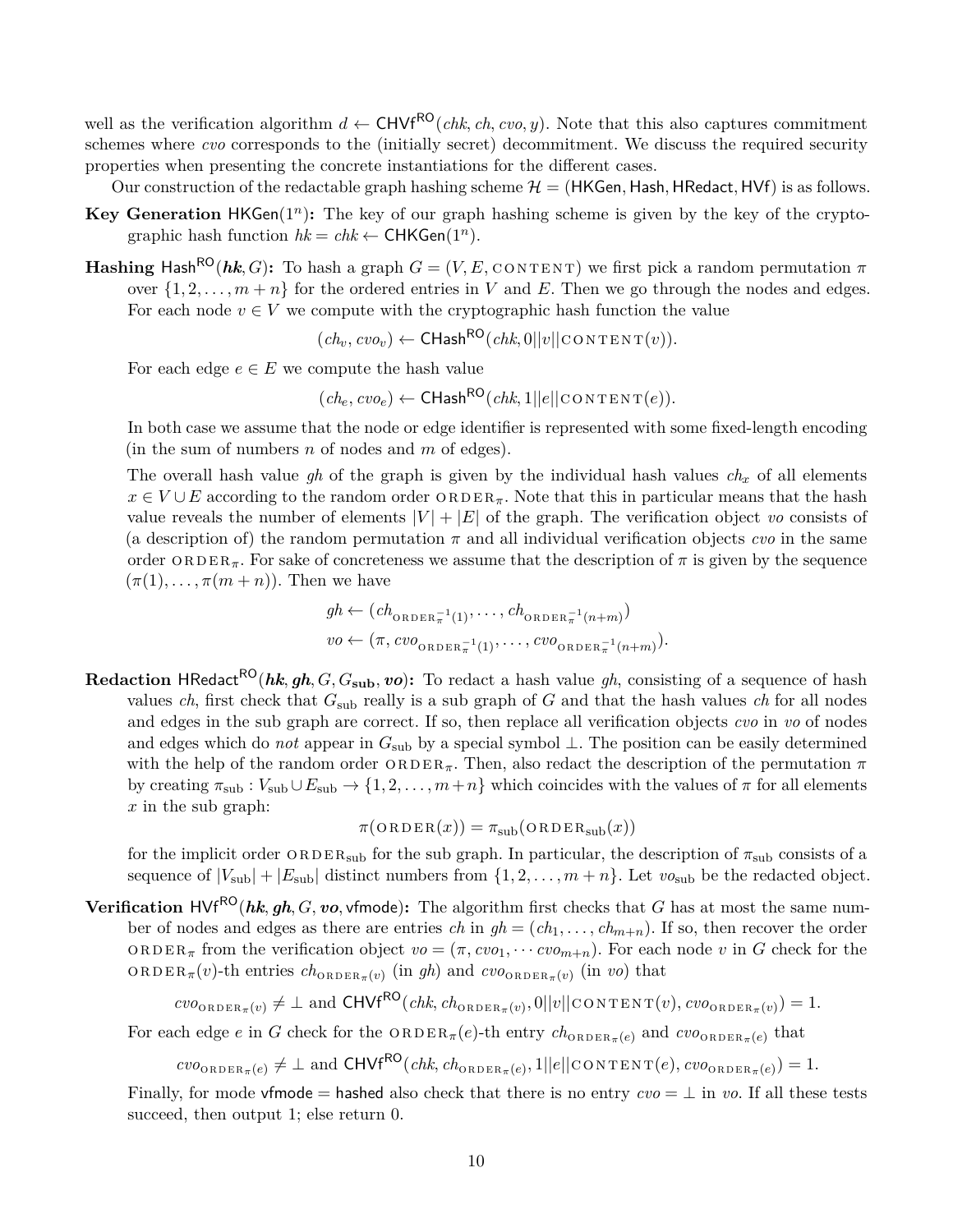## **4.2 Collision Resistance of the Basic Construction**

We first argue collision resistance of the basic construction, based on the security properties of the underlying cryptographic hash function  $\mathcal{CH}$ . Assume that this hash function is collision-resistant in the sense that for any probabilistic polynomial-time algorithm C the probability that  $(ch, ch', cvo, cvo', y, y') \leftarrow C^{RO}(hk)$ satisfies  $y \neq y'$ , CHVf<sup>RO</sup>(*hk*, *ch*, *cvo*, *y*) = CHVf<sup>RO</sup>(*hk*, *ch'*, *cvo'*, *y'*) = 1 is negligible, where the probability is taken over the choice  $hk \leftarrow \text{CHKGen}(1^n)$  and C's internal coin tosses. Denoting this experiment by  $\mathbf{Exp}_{\mathcal{CH},\mathcal{C}}^{\text{Coll}}(1^n)$  we thus require that

$$
\mathrm{Prob}\left[\mathbf{Exp}^{\mathrm{Coll}}_{\mathcal{CH},\mathcal{C}}(\mathbf{1}^n)\right]\approx 0
$$

for any probabilistic polynomial-time algorithm  $\mathcal{C}$ .

**Theorem 4.1** *If* CH *is a collision-resistant hash function, then our redactable graph hashing scheme in Section [4.1](#page-8-1) is collision-resistant. That is, for each probabilistic polynomial-time adversary* A *there exists a probabilistic polynomial-time adversary* C *such that*

$$
\operatorname{Prob}\left[\mathbf{Exp}_{\mathcal{H},\mathcal{A}}^{CR}(1^n)\right] \leq \operatorname{Prob}\left[\mathbf{Exp}_{\mathcal{CH},\mathcal{C}}^{Coll}(1^n)\right].
$$

*Proof.* Assume that we have an adversary A against the collision resistance of the graph hashing scheme. In particular, A on input  $hk = chk$  outputs  $(gh, G, G', vo, vo')$  such that G verifies (as a full hash in mode hashed), and *G*<sup> $\prime$ </sup> verifies in an arbitrary mode, but such that  $G^{\prime} \nsubseteq G$ . It is straightforward to build an adversary C against the underlying hash function. Adversary C receives a key *chk* as input and invokes  $A$ on input  $hk = chk$  to obtain  $\mathcal{A}$ 's output  $(gh, G, G', vo, vo')$ . Algorithm C produces its collision as described next, where  $\mathcal C$  always succeeds in finding a collision if  $\mathcal A$  succeeds for the graphs.

Note that *G* verifies in mode hashed. This means that all entries *ch* in *gh* are valid hash values of the corresponding node or edge. Next, observe that  $G' = (V', E', \text{CONTENT}')$  is not a sub graph of  $G = (V, E, \text{CONTENT})$ . It must thus have a node  $v' \in V' \setminus V$  or an edge  $e' \in E' \setminus E$ , or, alternatively, it must have a different content CONTENT'(*x*)  $\neq$  CONTENT(*x*) for one of the elements  $x \in (V' \cup E') \subseteq (V \cup E)$ .

In the first case, a fresh node  $v' \notin V$ , verification of the redacted graph in our scheme can only succeed if the value  $0||v'||$ CONTENT'(v') verifies under the cryptographic hash function  $\mathcal{CH}$  for one of the entries. Since all entries for *G* are hash values of different nodes  $v \neq v'$ , or start with a bit '1' for edges, this can only happen if adversary A produces a collision.<sup>[5](#page-10-0)</sup> This collision can be easily identified and output by adversary C. The second case, a fresh edge  $e' \notin E$ , follows analogously.

The final case is that the graph *G*<sup> $\prime$ </sup> has a different content in some element *x*. If the permutation  $\pi'$  in the verification object *vo*<sup> $\sigma$ </sup> of *G*<sup> $\sigma$ </sup> points to a different position in the hash value than for *G*, we immediately get a collision as in the previous cases. Else, both permutations map this element *x* to the same unique position. Verification can now only succeed if both (distinct) values  $\xi_x||x||$ CONTENT $(x) \neq \xi'_x||x||$ CONTENT' $(x)$ verify under the same hash value  $ch$ , where  $\xi_x$  and  $\xi'_x$  are 0 (for a node) and 1 (for an edge). This collision is again easy to find for adversary  $\mathcal C$ .

## **4.3 Content-Privacy of the Basic Construction**

We next argue content-privacy of our basic construction. Recall that in the experiment the adversary chooses a sub graph  $G_{sub}$  and a well-formed distribution  $G$ , meaning that all randomly generated graphs are super graphs of  $G_{sub}$ , have the same sets *V* and *E*, and have non-trivial entropy with respect to  $G$ . The adversary then gets to see *t* hashes (and verification objects) of the same super graph, or of *t* independent super graphs, and should decide which is the case.

<span id="page-10-0"></span><sup>&</sup>lt;sup>5</sup>Let us stress here that prepending the bit '0' or '1' excludes confusion of hashes when  $V'$  may have a non-empty intersection with *E*.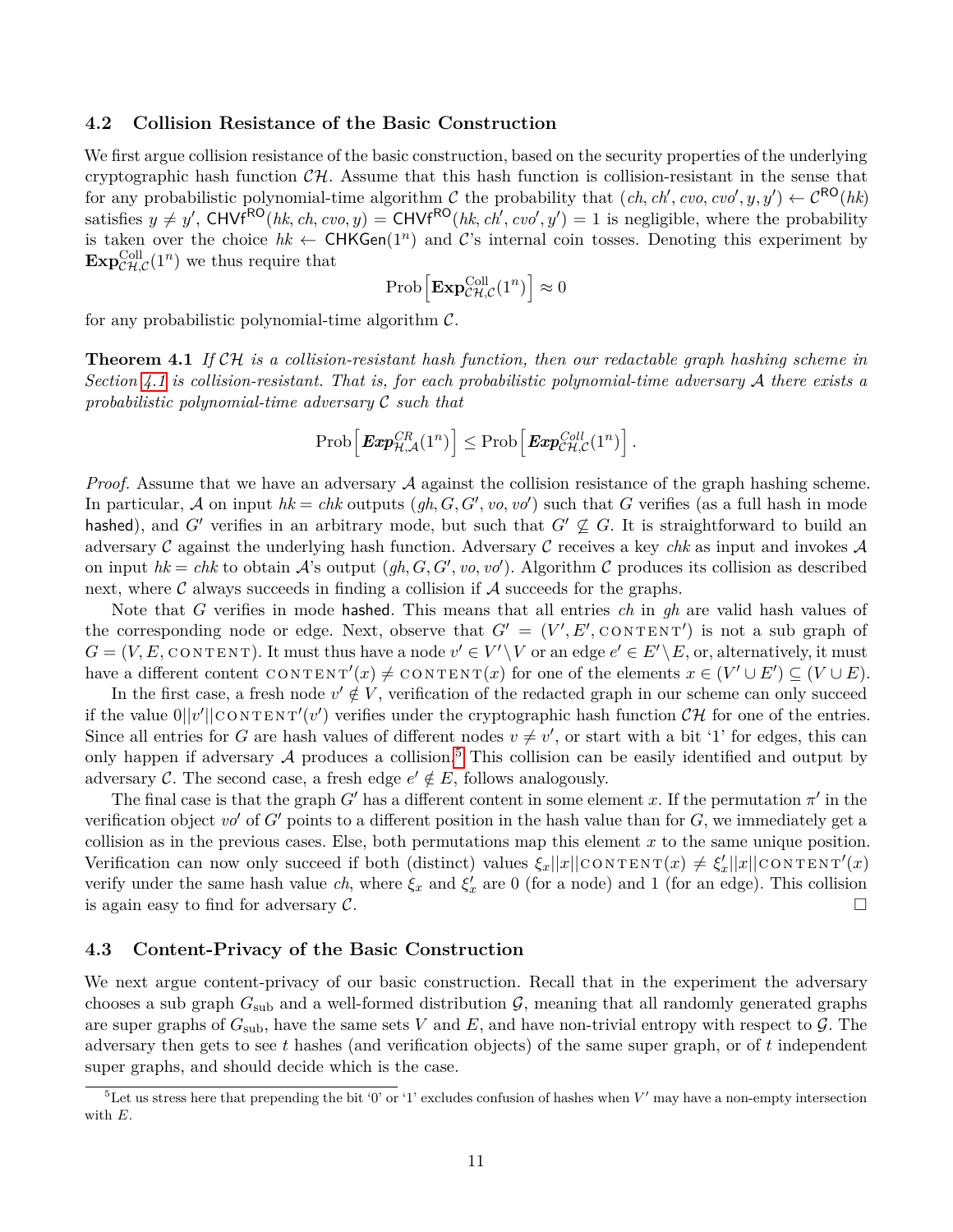<span id="page-11-1"></span>For the content privacy we need that the underlying hash function is *t*-valued perfectly one-way [\[10\]](#page-16-8). This means that for a non-trivial input distribution Y one cannot distinguish *t* (randomized) hash values of the same pre-image  $y \leftarrow \mathcal{Y}(1^n)$  from *t* hashes of independent samples  $y_1, \ldots, y_t \leftarrow \mathcal{Y}(1^n)$ . More formally, let  $(\texttt{st}, \mathcal{Y}) \leftarrow \mathcal{D}(chk)$  and  $d \leftarrow \mathcal{D}(\texttt{st}, ch_1, vo_1, \ldots, ch_t, vo_t)$  where, depending on a random bit  $b \leftarrow \{0, 1\},$ either  $(ch_i, vo_i) \leftarrow \textsf{CHash}(chk, y) \text{ for } y \leftarrow \mathcal{Y}(1^n), \text{ or } (ch_i, vo_i) \leftarrow \textsf{CHash}(chk, y_i) \text{ for } y_1, \ldots, y_t \leftarrow \mathcal{Y}(1^n).$  The probability, over the choice of *chk*, the sampling of *b*, *y* resp.  $y_1, \ldots, y_t$ , the hashing steps, and  $\mathcal{D}$ 's internal randomness, that  $b = d$  should be negligible close to  $\frac{1}{2}$ . For any well-formed distribution  $\mathcal{Y}$ , i.e., which has super-logarithmic min-entropy.

For our theorem we actually need a multi-dimensional version of the above property, saying that the distribution Y outputs a vector  $(x^1, \ldots, x^s)$  of values, where each  $x^i$  has super-logarithmic min-entropy, even when seeing the other values. Each entry is hashed individually (with fresh randomness), and the adversary gets to see either *t* hashes of the same vector, or of *t* independently sampled vectors. Denoting the experiment by  $\mathbf{Exp}_{\mathcal{CH},\mathcal{D},s,t}^{\text{POW}}(1^n)$  we thus require that

$$
\operatorname{Prob}\left[\mathbf{Exp}_{\mathcal{CH},\mathcal{D},s,t}^{\text{POW}}(1^n)\right]\approx\tfrac{1}{2}
$$

for any probabilistic polynomial-time algorithm D. We call such functions (*s, t*)-valued perfectly one-way hash function and argue later how to instantiate them.

**Theorem 4.2** *If* CH *is a* (*s, t*)*-valued perfectly one-way hash function, then our redactable graph hashing scheme in Section [4.1](#page-8-1) is content-private for parameter t. That is, for each probabilistic polynomial-time adversary* A *there exists a probabilistic polynomial-time adversary* D *such that*

$$
\textrm{Prob}\Big[\textit{\textbf{Exp}}_{\mathcal{H},\mathcal{A},t}^{\textit{ContPriv}}(1^n)\Big]\leq \textrm{Prob}\Big[\textit{\textbf{Exp}}_{\mathcal{CH},\mathcal{D},s,t}^{\textit{POW}}(1^n)\Big]
$$

*where s is bounded by the number of elements*  $V \cup E$  *in graphs generated according to distribution*  $\mathcal{G}$  *for security parameter n.*

*Proof.* Assume that we have an adversary  $A$  against the content-privacy of the graph hashing scheme. We build an adversary  $\mathcal D$  against the multi-valued perfectly one-way hash function. Our adversary  $\mathcal D$  against CH receives a hash key *chk* and forwards this to A. Adversary A outputs  $\mathfrak{st}_{\mathcal{A}}, G_{\text{sub}}$  and a well-formed distribution  $\mathcal G$ . Our adversary  $\mathcal D$  generates a distribution  $\mathcal Y$  which samples a graph  $G$  according to  $\mathcal G$  and then outputs the values  $\xi_x||x||$ CONTENT(*x*) according to the ORDER of elements, but only for those elements *x* which are not in  $G_{sub}$ . Here  $\xi_x$  is again the bit indicating whether the element is a node or an edge. Since we assume that  $\mathcal G$  is well-formed, each content value CONTENT $(x)$  has super-logarithmic min-entropy, even given the other values, such that the distribution  $\mathcal Y$  is admissible.

Our adversary D augments each of the *t* vectors of values by locally computing the values  $(ch_x, cvo_x) \leftarrow$ CHash(*chk*,  $\xi_x ||x||$ CONTENT(*x*)) for all *x* in the sub graph. For each of these augmented *t* vectors of now  $m + n$  elements our adversary picks a random permutation  $\pi_i$  and creates the hash value and verification objects according to the scheme's description. Adversary  $D$  hands over  $st_A$  and all hashes  $gh_i, vo_i$  for  $i = 1, 2, \ldots, t$  to adversary A. When A returns a bit *a*, then our algorithm D, too, returns this bit.

For the analysis note that if the challenger in the perfectly one-wayness experiment creates the *t* hash vectors according to a single sample from  $\mathcal{Y}$ , then this perfectly mimics the content-privacy game where the same graph is used. Analogously, if we obtain independent hashes, then this perfectly mimics the content-privacy experiment in this case. This is true since all possible super graphs have the same structure *V* and *E*, such that the elements of the sub graphs appear at the same ordered positions, in both cases. Therefore, the actual random positions of the elements in the sub graph together with the information about  $\pi$  do not reveal anything about the super graph.<sup>[6](#page-11-0)</sup>

<span id="page-11-0"></span> $\overline{6}$ This would not be true if the distribution G could generate different structures, because the adversary could then identify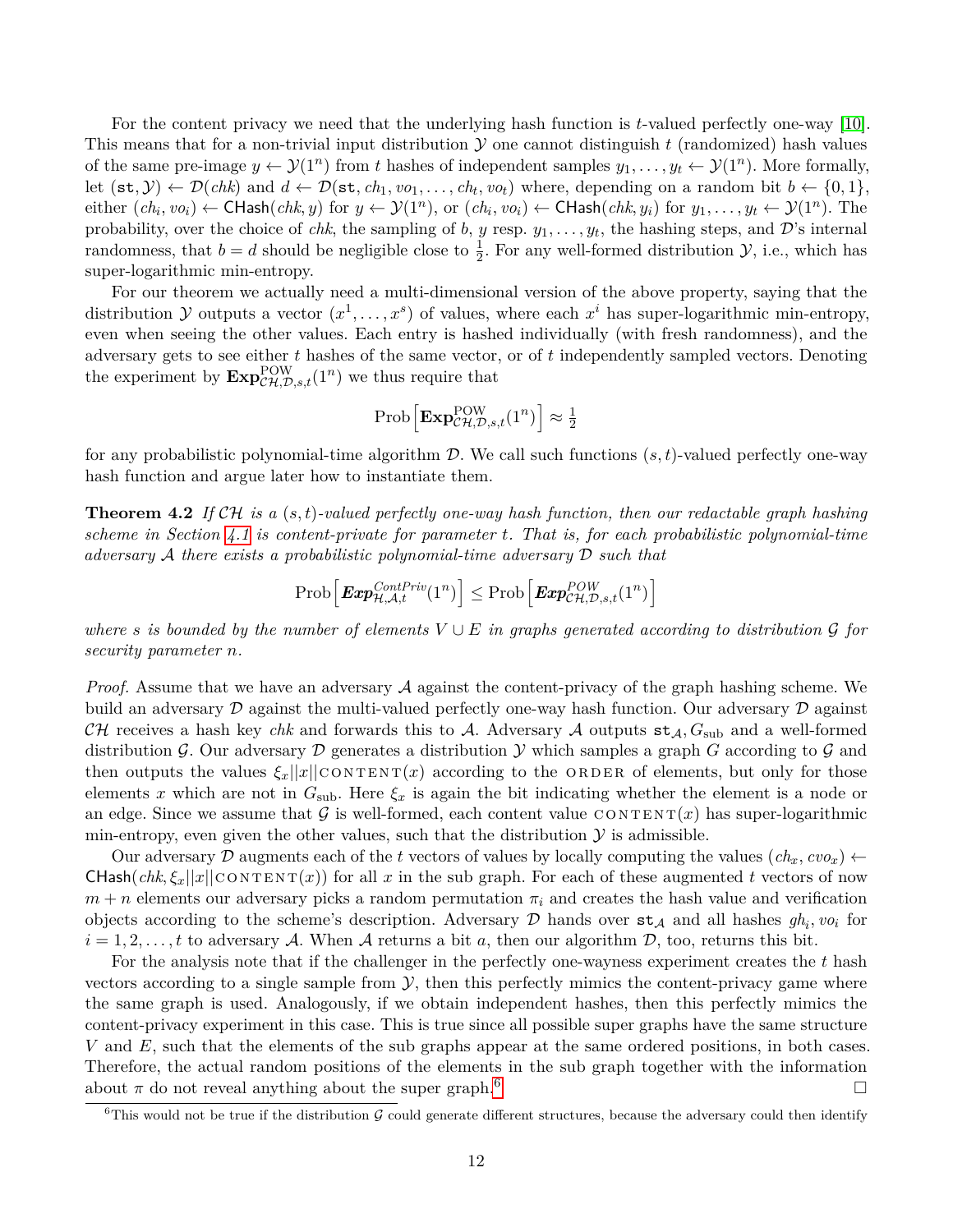## **4.4 Graph-Privacy of the Basic Construction**

Graph privacy says that the adversary, picking  $G_{sub}$  and super graphs  $G_0, G_1$  of the same number of elements, cannot distinguish redacted hash values (and the redacted verification object) when we start with either  $G_0$  or with  $G_1$  and redact to  $G_{sub}$ . Note that the adversary does not get to see the original verification object.

For the security we need the hash function to be a commitment scheme, having the same collision resistance property as before (also called binding property in the context of commitments) and also the hiding property. The latter says that any adversary  $H$ , upon input *chk* determining two inputs  $y_0, y_1$ , and receiving the hash value *chk* of  $(chk, cvo) \leftarrow \text{CHash}(chk, y_b)$  for random bit  $b \leftarrow \{0,1\}$  but not the verification object (aka. decommitment), cannot predict *b* significantly better than by guessing. More formally, let  $(\texttt{st}, y_0, y_1) \leftarrow \mathcal{H}(chk)$  and  $h \leftarrow \mathcal{H}(\texttt{st}, ch)$  where, depending on a random bit  $b \leftarrow \{0, 1\},$ either  $(ch, cvo) \leftarrow \text{CHash}(chk, y_b)$ . Denoting the experiment by  $\text{Exp}_{\mathcal{CH},\mathcal{H}}^{\text{Hide}}(1^n)$  we thus require for a hiding commitment scheme that

$$
\mathrm{Prob}\Big[\mathbf{Exp}_{\mathcal{CH},\mathcal{H}}^{\mathrm{Hide}}(1^n)\Big] \approx \frac{1}{2}
$$

for any probabilistic polynomial-time algorithm H, where the probability is defined over the choice of *chk*, the bit  $b$ , and  $\mathcal{H}$ 's internal randomness.

We note that, via a standard hybrid argument, it is also hard to distinguish sequences of commitments, either all for "left" values  $x_{0,1}, \ldots, x_{0,t}$  or all for "right" values  $x_{1,1}, \ldots, x_{1,t}$ , both sequences chosen by the adversary. The advantage (over the guessing probability  $\frac{1}{2}$ ) in distinguishing such sequences versus the advantage for a single commitment, is at most a factor  $t$  larger. In our setting,  $t = m + n$  will be polynomial such that the advantage is still negligible.

**Theorem 4.3** *If* CH *is a hiding commitment scheme, then our redactable graph hashing scheme in Section [4.1](#page-8-1) is graph-private. That is, for each probabilistic polynomial-time adversary* A *there exists a probabilistic polynomial-time adversary* D *such that*

$$
\operatorname{Prob}\left[\mathbf{Exp}_{\mathcal{H},\mathcal{A}}^{GraphPriv}(1^n)\right] \leq \frac{1}{2} + (n+m) \cdot \left|\operatorname{Prob}\left[\mathbf{Exp}_{\mathcal{CH},\mathcal{H}}^{Hide}(1^n)\right] - \frac{1}{2}\right|.
$$

*Proof.* Consider again an adversary A against the graph privacy, outputting  $G_{sub}$ ,  $G_0$ ,  $G_1$  after having seen *hk*, and being able to predict the bit *b* from the redacted hash value for graph *Gb*. From A we construct an adversary H against the hiding property of the commitment scheme (where we assume that H receives a sequence of at most  $m + n$  commitments).

Algorithm  $H$  initially receives the commitment key *chk* and forwards it to  $A$ . It then gets graphs  $G_{sub} \subseteq G_0, G_1$  (and some state information  $st_A$ ). Algorithm H picks a random order  $ORDER_{\pi}$  for the two graphs *G*0*, G*<sup>1</sup> (with the same number of elements). To prepare the simulated commitment of the graph for A, for each element *x* in  $G_{sub}$  algorithm H computes  $(ch_x, cvo_x) \leftarrow \textsf{CHash}(ch_k, \xi_x ||x|| \text{CONTENT}(x))$  locally, where the bit  $\xi_x$  is 0 or 1, depending on whether x is a node or an edge. For all the other elements x in graph  $G_0$  it prepares the sequence of values  $\xi||x||$ CONTENT $(x)$ , leaving out elements in  $G_{sub}$ . Denote this sequence of  $t = m + n - |V_{sub}| - |E_{sub}|$  entries as  $X_0$ . The order here is irrelevant. Prepare the (equal-length) sequence  $X_1$  for  $G_1$  analogously. Algorithm  $H$  outputs  $X_0, X_1$  for the commitment challenge.

When H receives a sequence  $(ch_1, \ldots, ch_t)$  as a challenge, it creates the (redacted) value in the simulation of  $A$  as follows. First it permutes the values  $ch_1, \ldots, ch_t$  randomly. Then it "mixes in" the locally computed values for elements in *G*sub at random positions. Collect this mapping of the elements in the sub graph in a random mapping *π*sub. This yields a hash value *gh*. For the verification object of the redacted graph

via *π* where the elements of the sub graph appear in the order of the super graph. These positions usually vary for *t* independent samples.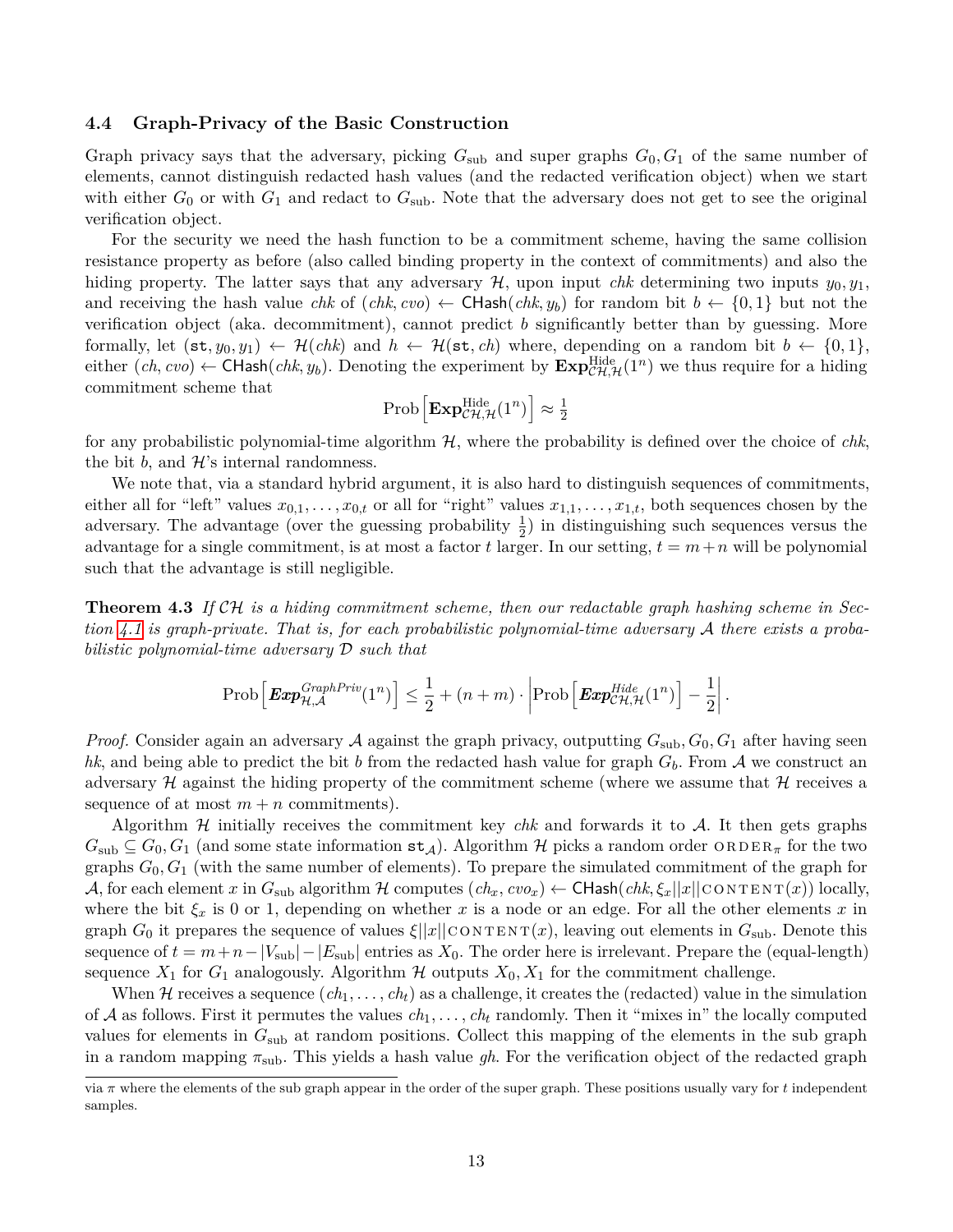<span id="page-13-1"></span>compute a vector  $(\perp,\ldots,\perp)$  and insert the locally computed objects *cvo* for elements in  $G_{sub}$  at the right positions according to  $\pi_{\text{sub}}$ , such that together with  $\pi_{\text{sub}}$  one obtains  $vo_{\text{sub}}$ .

Continue  $A$ 's execution on  $st_A$ ,  $gh$ ,  $vo_{sub}$  to obtain a bit *a*. Return *a* as the prediction for the secret bit *b* in the commitment game, too.

For the analysis note that if the commitment challenger commits to the sequence  $X_0$ , i.e.,  $b = 0$ , then we obtain a perfect simulation of a sanitized commitment of graph  $G_0$ . The reason is that the initial hash computation according to the graph-privacy experiment would randomly permute the entries in the hash value and place the elements of the sub graph at random positions. The redacted verification object would thus, besides the decommitments of such elements, also contain a random position for each element. This is identical to our construction.

The argument for  $b = 1$ , when receiving commitments to  $X_1$ , is identical and shows that  $\mathcal{A}$ 's view is perfectly simulated as in the game where  $G_1$  is redacted. Hence,  $A'$  prediction capabilities from the graph privacy experiment immediately transfer to  $\mathcal{H}$ 's attack against the commitment scheme, we only lose the factor  $m + n$  due to the fact that we use multiple commitments.

#### **4.5 Instantiations**

The above general construction does not specify the underlying cryptographic hash function. We discuss here potential instantiations for the hash function.

**Collision-Resistance.** If we are purely interested in a collision-resistant redactable graph hashing, then any common collision-resistant hash function will work. Here, a deterministic collision-resistant function suffices, where the verification object is empty and verification is performed by re-computing the hash value and comparing it to the given value.

**Content-Privacy.** If we are interested in content-privacy then it is tempting to take a *t*-valued perfectly one-way hash function. Such hash functions can be built from regular collision-resistant hash functions [\[10\]](#page-16-8). Yet, we need a multi-dimension version of it, and in general it is not known if a *t*-values function has this property. The reason is that the input may have sufficient individual min-entropy, but it may be highly correlated, such that a common hybrid argument may thus not be immediately applicable.

A random oracle based solution works, though. For this define CHash<sup>RO</sup>( $hk, y$ ) to return the random oracle value  $RO(r||y)$  together with the fixed-length randomness  $r \in \{0,1\}^n$ . Then the function is collisionresistant, since a random oracle has this property. Also, the individual super-logarithmic min-entropy ensures that the adversary most likely does not query any of the unknown pre-images, except with negligible probability. But then the hash values (of the same *y* or distinct  $y_1, \ldots, y_t$ ) are perfectly indistinguishable for the adversary, for any polynomial number of samples.

**Graph-Privacy.** For graph-privacy any (non-interactive) commitment scheme processing arbitrary input lengths suffices. As a concrete example one can use the one based on collision-resistant hashing [\[11,](#page-16-10) [17\]](#page-16-11). Alternatively, one can use a random oracle based solution via  $RO(r||y)$ , where  $r \in \{0,1\}^n$  together with *y* serves as the verification object/decommitment.

## <span id="page-13-0"></span>**4.6 Deploying Hash Trees**

Our basic solution is quite expensive in terms of the length of hash values. The hash values are linear in  $|V| + |E|$ . We note that one can build a Merkle hash tree [\[21\]](#page-17-3) on top to shrink hash values to a single element. That is, starting from the given individual hash values, one progressively hashes together two values from the previous stage in a tree structure, till one reaches a single root node.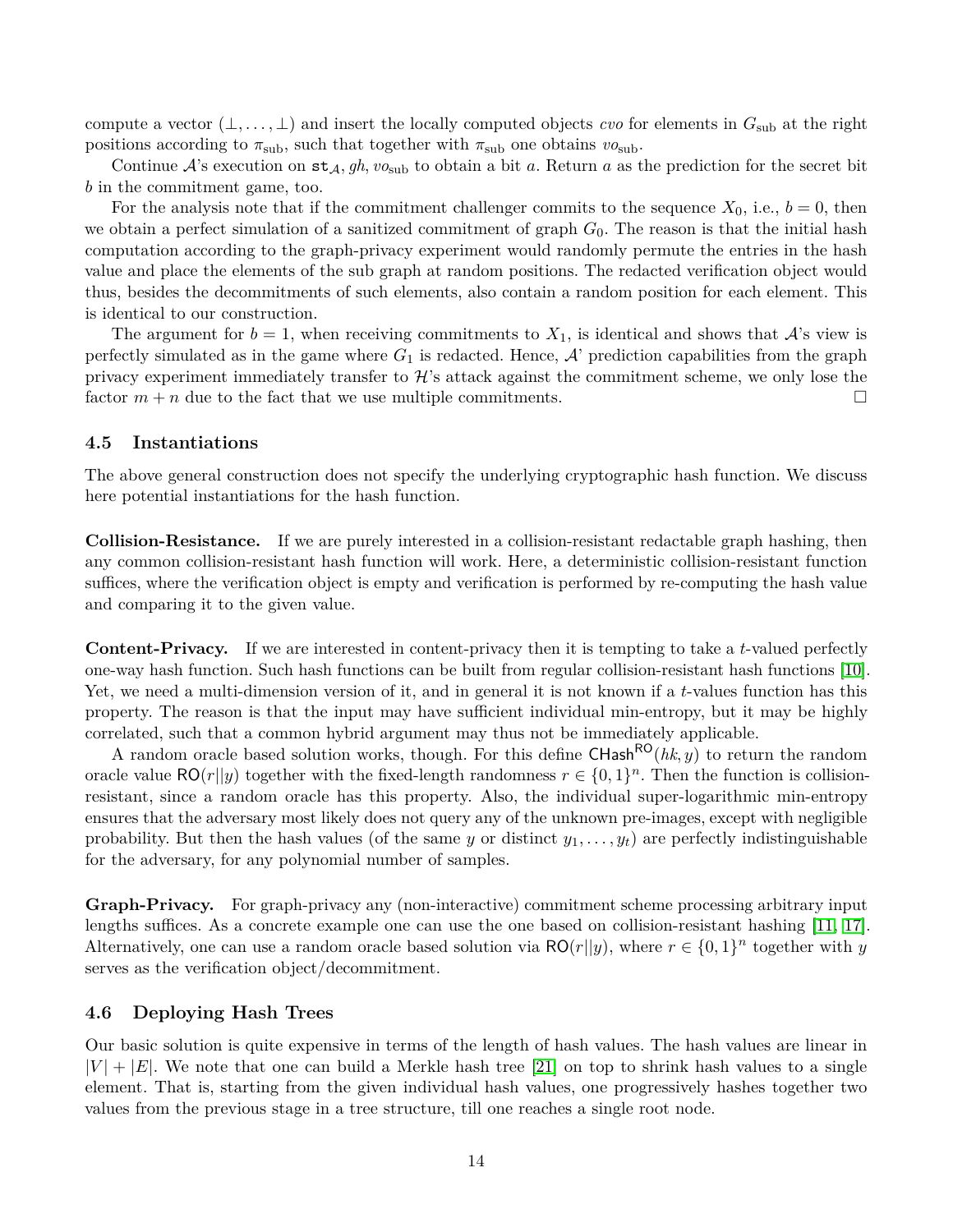To avoid collisions with the hashing of nodes an edges we propose domain separation and let each hash computation in the tree start with '2', where it is understood that now the numbers '0' and '1' in the basic construction are represented with two bits. Furthermore, the construction requires that one can actually re-compute a hash value *ch* from the input and the verification object. This is usually the case for hash functions with public randomness.

<span id="page-14-0"></span>

Figure 4: Example generation of the Merkle hash tree for the graph on the left hand side. The numbers in the graph correspond to the random order  $\texttt{ORDER}_{\pi}$ . In the hash tree we have  $(h_i, vo_i) \leftarrow \textsf{CHash}(chk, \xi || \texttt{ORDER}_{\pi}^{-1}(i) || \texttt{CONTENT}(\texttt{ORDER}_{\pi}^{-1}(i))),$ and the hash function *H* may also be taken to be CHash( $chk$ , $\cdot$ ). The graph hash function's output is the root value *r* of the tree. The verification object of the graph hash is given by  $\pi$  and all the verification objects  $v_0, \ldots, v_8$  of the hash values at the leaves.

The verification object for an original hash value of an element would then need to include the verification object as before, but also all intermediate hash values in the tree on the path to the root for sub trees which are redacted. The idea is displayed in Figures [4](#page-14-0) and [5](#page-14-1) for a simple example. We note that the size of the verification object cannot increase by more than the size of the hash value in our basic construction, since we include at most the original hash values of all leaves, but potentially even less for large redacted sub trees.

<span id="page-14-1"></span>

Figure 5: Redaction example for the graph in Figure [4.](#page-14-0) The redacted graph consists of the elements with random order numbers 1, 3, 4, and 6. The original verification object is given by  $vo_{sub} = (\pi_{sub}, vo_1, \perp, vo_3, vo_4, \perp, vo_6, \perp, \perp)$  but is augmented by the additional objects  $vo_1^+ = h_2$ ,  $vo_2^+ = h_5$  (with dotted lines) and  $vo_3^+ = H(2||h_7||h_8)$  (with double line).

# **5 Conclusion**

We propose strong security notions for collision resistance and privacy for redactable graph hashing (or sanitizable graph commitments), as well as constructions achieving the notions. One of the most interesting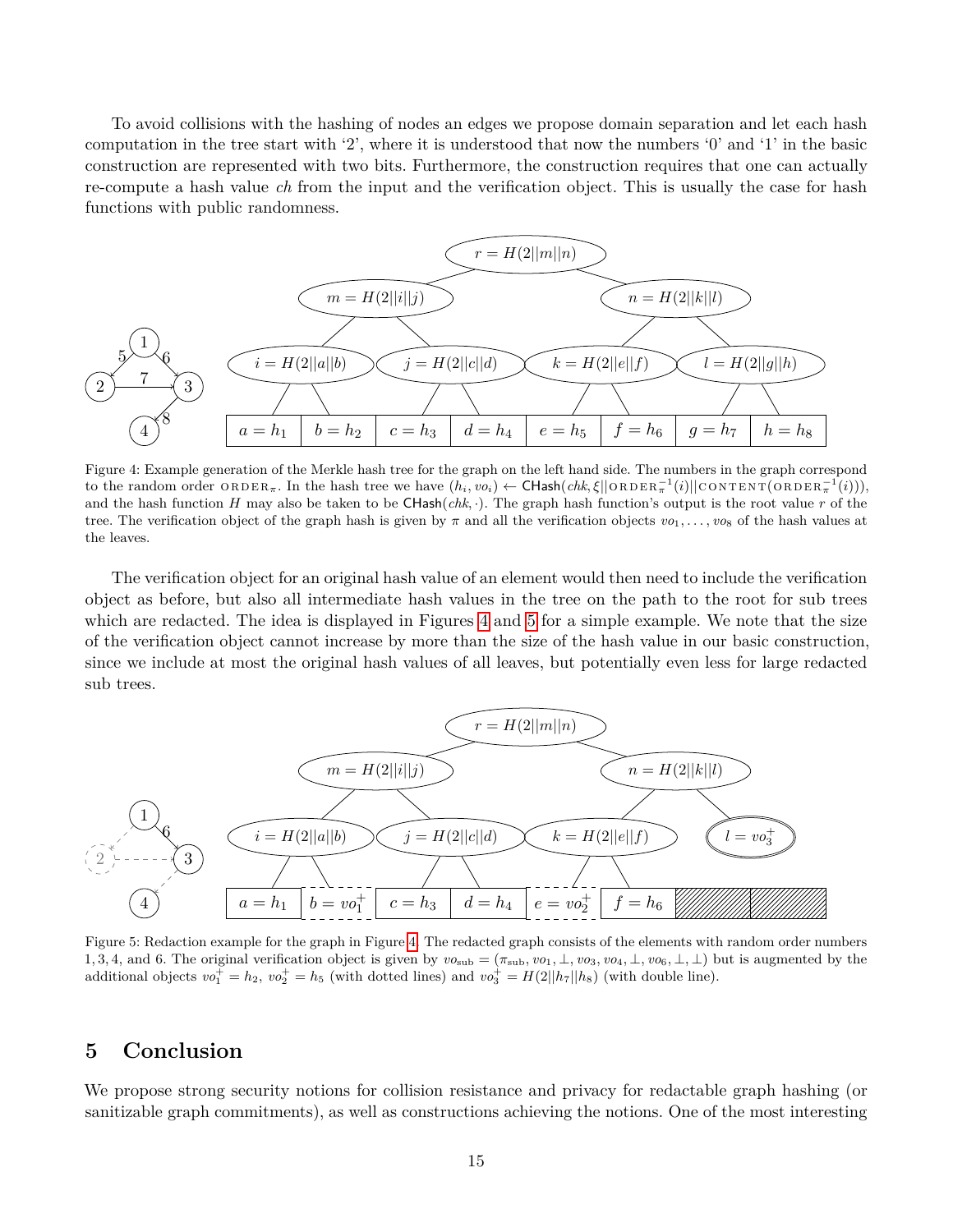aspects to be investigated is to improve the efficiency of such solutions. Our constructions produce quite large hash values, albeit this can be alleviated by applying common strategies like Merkle hash trees. Getting even shorter solutions is an interesting research topic. Alternatively, one may be able to show lower bounds for the size of hash values and verification objects for general redaction schemes.

Then, our redaction is quite general in the sense that one can also, say, redact edges for a graph. Suppose that nodes correspond to persons in a social network and the edges represent the contacts. Then one may be interested in seeing only the data for some persons/nodes, but such that all edges for such nodes are preserved, e.g., to accurately count the number of contacts. It would be interesting to derive schemes with specific redaction procedures, such as the projection onto nodes (with edges being preserved). While such procedures can be easily implemented with our general approach, they pose additional security requirements, e.g., in the example it must be guaranteed that edges for nodes cannot be dropped. Interestingly, and connecting to the first point, one may be even able to provide more efficient constructions for such specialized redaction schemes.

# **Acknowledgments**

We thank the anonymous reviewers for comments. This work has been co-funded by the German Research Foundation DFG as part of project P2 within the CRC 1119 CROSSING and the SPP 1736 grant Fi  $940/5-1$ .

# **References**

- <span id="page-15-4"></span>[1] Arshad, M.U., Kundu, A., Bertino, E., Madhavan, K., Ghafoor, A.: Security of graph data: Hashing schemes and definitions. In: Proceedings of the 4th ACM Conference on Data and Application Security and Privacy. pp. 223–234. CODASPY '14, ACM, New York, NY, USA (2014), [http://doi.acm.org/](http://doi.acm.org/10.1145/2557547.2557564) [10.1145/2557547.2557564](http://doi.acm.org/10.1145/2557547.2557564) (Cited on pages [1,](#page-0-0) [2,](#page-1-0) [3,](#page-2-0) [4,](#page-3-0) [5,](#page-4-1) [6,](#page-5-1) [7,](#page-6-1) [8,](#page-7-3) and [9.](#page-8-2))
- <span id="page-15-0"></span>[2] Ateniese, G., Chou, D.H., de Medeiros, B., Tsudik, G.: Sanitizable signatures. In: Computer Security - ESORICS 2005, 10th European Symposium on Research in Computer Security, Milan, Italy, September 12-14, 2005, Proceedings. Lecture Notes in Computer Science, vol. 3679, pp. 159–177. Springer (2005) (Cited on page [1.](#page-0-0))
- <span id="page-15-1"></span>[3] Bauer, D., Blough, D.M., Mohan, A.: Redactable signatures on data with dependencies and their application to personal health records. In: Proceedings of the 2009 ACM Workshop on Privacy in the Electronic Society, WPES 2009, Chicago, Illinois, USA, November 9, 2009. pp. 91–100. ACM (2009) (Cited on page [1.](#page-0-0))
- <span id="page-15-3"></span>[4] Brown, J., Ahamad, M., Ahmed, M., Blough, D.M., Kurc, T., Post, A., Saltz, J.: Redactable and auditable data access for bioinformatics research pp. 21–25 (2013) (Cited on page [1.](#page-0-0))
- <span id="page-15-2"></span>[5] Brown, J., Blough, D.M.: Verifiable and redactable medical documents. In: AMIA 2012, American Medical Informatics Association Annual Symposium, Chicago, Illinois, USA, November 3-7, 2012. AMIA (2012) (Cited on page [1.](#page-0-0))
- <span id="page-15-5"></span>[6] Brzuska, C., Busch, H., Dagdelen, Ö., Fischlin, M., Franz, M., Katzenbeisser, S., Manulis, M., Onete, C., Peter, A., Poettering, B., Schröder, D.: Redactable signatures for tree-structured data: Definitions and constructions. In: Applied Cryptography and Network Security, 8th International Conference, ACNS 2010, Beijing, China, June 22-25, 2010. Proceedings. Lecture Notes in Computer Science, vol. 6123, pp. 87–104 (2010) (Cited on page [3.](#page-2-0))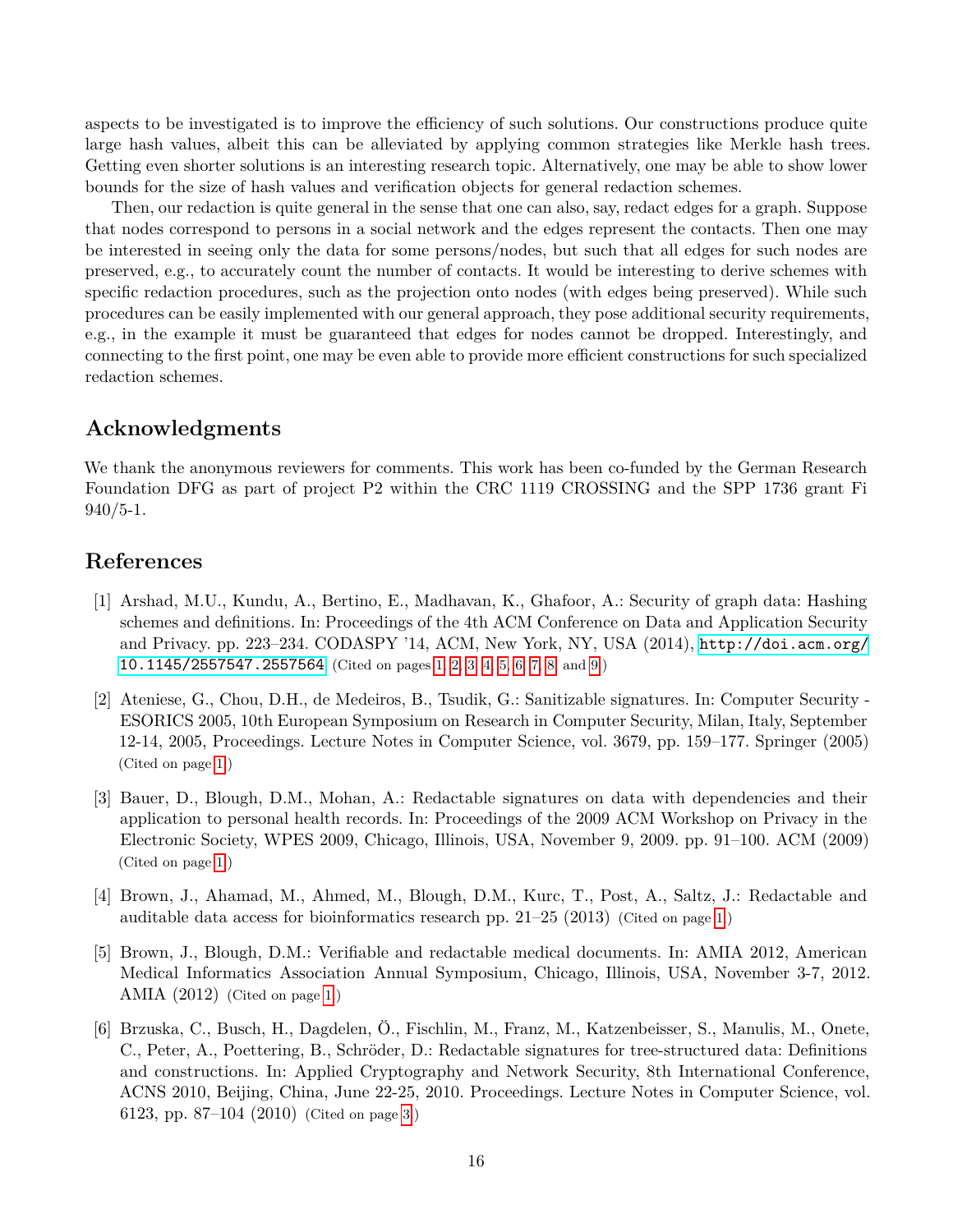- <span id="page-16-2"></span>[7] Brzuska, C., Fischlin, M., Freudenreich, T., Lehmann, A., Page, M., Schelbert, J., Schröder, D., Volk, F.: Security of sanitizable signatures revisited. In: Public Key Cryptography - PKC 2009, 12th International Conference on Practice and Theory in Public Key Cryptography, Irvine, CA, USA, March 18-20, 2009. Proceedings. Lecture Notes in Computer Science, vol. 5443, pp. 317–336. Springer (2009) (Cited on page [2.](#page-1-0))
- <span id="page-16-3"></span>[8] Brzuska, C., Fischlin, M., Lehmann, A., Schröder, D.: Unlinkability of sanitizable signatures. In: Public Key Cryptography - PKC 2010, 13th International Conference on Practice and Theory in Public Key Cryptography, Paris, France, May 26-28, 2010. Proceedings. Lecture Notes in Computer Science, vol. 6056, pp. 444–461. Springer (2010) (Cited on page [2.](#page-1-0))
- <span id="page-16-7"></span>[9] Canetti, R.: Towards realizing random oracles: Hash functions that hide all partial information. In: Kaliski Jr., B.S. (ed.) Advances in Cryptology – CRYPTO'97. Lecture Notes in Computer Science, vol. 1294, pp. 455–469. Springer, Berlin, Germany, Santa Barbara, CA, USA (Aug 17–21, 1997) (Cited on pages [3](#page-2-0) and [6.](#page-5-1))
- <span id="page-16-8"></span>[10] Canetti, R., Micciancio, D., Reingold, O.: Perfectly one-way probabilistic hash functions (preliminary version). In: 30th Annual ACM Symposium on Theory of Computing. pp. 131–140. ACM Press, Dallas, Texas, USA (May 23–26, 1998) (Cited on pages [3,](#page-2-0) [6,](#page-5-1) [12,](#page-11-1) and [14.](#page-13-1))
- <span id="page-16-10"></span>[11] Damgård, I., Pedersen, T.P., Pfitzmann, B.: On the existence of statistically hiding bit commitment schemes and fail-stop signatures. Journal of Cryptology 10(3), 163–194 (1997) (Cited on page [14.](#page-13-1))
- <span id="page-16-5"></span>[12] Devanbu, P.T., Gertz, M., Kwong, A., Martel, C.U., Nuckolls, G., Stubblebine, S.G.: Flexible authentication of XML documents. In: CCS 2001, Proceedings of the 8th ACM Conference on Computer and Communications Security, Philadelphia, Pennsylvania, USA, November 6-8, 2001. pp. 136–145. ACM (2001) (Cited on pages [2](#page-1-0) and [3.](#page-2-0))
- <span id="page-16-4"></span>[13] Devanbu, P.T., Gertz, M., Martel, C.U., Stubblebine, S.G.: Authentic third-party data publication. In: Data and Application Security, Development and Directions, IFIP TC11/ WG11.3 Fourteenth Annual Working Conference on Database Security, Schoorl, The Netherlands, August 21-23, 2000. IFIP Conference Proceedings, vol. 201, pp. 101–112. Kluwer (2000) (Cited on pages [2](#page-1-0) and [3.](#page-2-0))
- <span id="page-16-6"></span>[14] Devanbu, P.T., Gertz, M., Martel, C.U., Stubblebine, S.G.: Authentic data publication over the internet. Journal of Computer Security 11(3), 291–314 (2003) (Cited on pages [2](#page-1-0) and [3.](#page-2-0))
- <span id="page-16-0"></span>[15] Gentry, C.: Fully homomorphic encryption using ideal lattices. In: Mitzenmacher, M. (ed.) 41st Annual ACM Symposium on Theory of Computing. pp. 169–178. ACM Press, Bethesda, Maryland, USA (May 31 – Jun 2, 2009) (Cited on page [1.](#page-0-0))
- <span id="page-16-9"></span>[16] Goodrich, M.T., Tamassia, R., Triandopoulos, N.: Efficient authenticated data structures for graph connectivity and geometric search problems. Algorithmica  $60(3)$ ,  $505-552$  (2011) (Cited on page [3.](#page-2-0))
- <span id="page-16-11"></span>[17] Halevi, S., Micali, S.: Practical and provably-secure commitment schemes from collision-free hashing. In: Koblitz, N. (ed.) Advances in Cryptology – CRYPTO'96. Lecture Notes in Computer Science, vol. 1109, pp. 201–215. Springer, Berlin, Germany, Santa Barbara, CA, USA (Aug 18–22, 1996) (Cited on page [14.](#page-13-1))
- <span id="page-16-1"></span>[18] Johnson, R., Molnar, D., Song, D.X., Wagner, D.: Homomorphic signature schemes. In: Topics in Cryptology - CT-RSA 2002, The Cryptographer's Track at the RSA Conference, 2002, San Jose, CA, USA, February 18-22, 2002, Proceedings. Lecture Notes in Computer Science, vol. 2271, pp. 244–262. Springer (2002) (Cited on page [1.](#page-0-0))